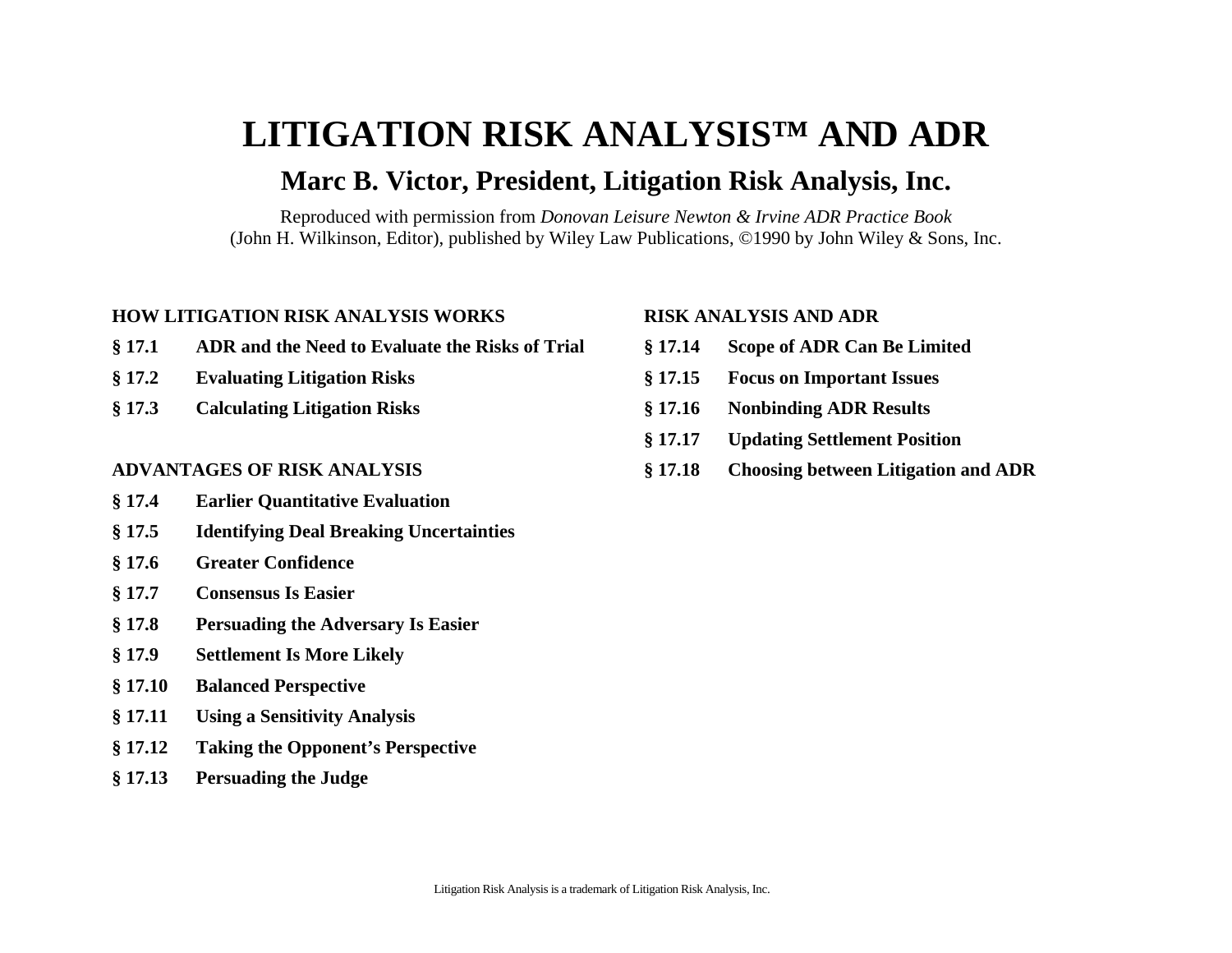#### **HOW LITIGATION RISK ANALYSIS WORKS**

#### **§ 17.1 ADR and the Need to Evaluate the Risks of Trial**

Alternative dispute resolution (AD R), both binding and nonbinding, is enjoying tremendous popularity today. Legal conferences and publications are d evoting mor e attention to the various ADR options and their successful outcomes. Law schools are devel oping new c ours es t o teach it. This popularity is easily understood when one considers the tremendous financial and human costs involved in the long process of litigation. Less expensive and disruptive alternatives are clearly a welcome sight. *Nonetheless, one should always evaluate the risks faced if the c ase were to proceed to and thro ugh trial.*

Consid er first nonbinding ADR. Nonbinding ADR is, at least in part, a means of learning m ore about th e strengths and weaknesses of one's case. Depending on its structure, it can offer the chance for counsel and clients on both sides to hear and test witnesses; to observe the reactions of a neutral third party to each side's evidence witnesses, contentions, and lawyers; and to learn the opinion of a neutral third party on the legal issues. As such, it can be an excellent an d cost-effective means of permitting each side to make a more realistic appraisal of its case.

However, because of its nonbinding nature, its results are never a substitute for a trial's results. At its conclusion, counsel and client still must decide on those terms under which settlement would be preferred to full litigation. And because the reactions and opinions of one ne utral third p arty (be it one person or one jury) constitute too small a survey from which to conclude exactly how the trial judge and jury will rule, and b ecause each side is now able to shift its trial strategy and ov erc o me (or at least minimize) s ome of the pro blem areas that s urfaced during its nonbinding presentation, counsel must be able to evaluate in quantitative terms the risks of pro ceedin g to trial if the y are to

m ake the b est settlement recommendation following nonbinding ADR.

Binding ADR, in contrast, does substitute for trial. But when is it better than trial? Although in m any instances it m ay be a far less expensive option, that alone does not always m ake it better. Counsel must also conclude that the odds of winning and the magnitud e of the award are almost as good as (or b etter than) at trial. However, this conclusion may not be easil y dr awn without arigorous, quantitative analysis because

- 1.The trier is different
- 2.The amount of information discovered m ay be far less
- 3.. The length of the proceeding may be far shorter, and
- 4. The m ethod of presentation m ay be very different than at trial.

Ther efore, whether couns el is considering nonbinding or binding ADR, an important role exists for Litigation Risk Analysis™ decision tree analysis: If you are contemplating nonbinding ADR, how will you appraise the risks of trial and shape the client's settl e me nt position based on what is learned? If you are contemplating binding ADR, how do you decide whether its risks are preferable to those faced at trial? Only by utilizing Litigatio n Ris k Analysis techniques can ADR be used m ost effecti vely.

Before describing the use of Litigation Ris k Analysis within the ADR framework of mediation, arbitration, minitrials, and the like, however, it is well to point out a conceivable danger of any of these ADR procedures, especially in the commercial context. Might their availability mean that the consequences of legal disputes are shaped by third parties m ore often than they should be? That is, might the *traditional* alternative to litigation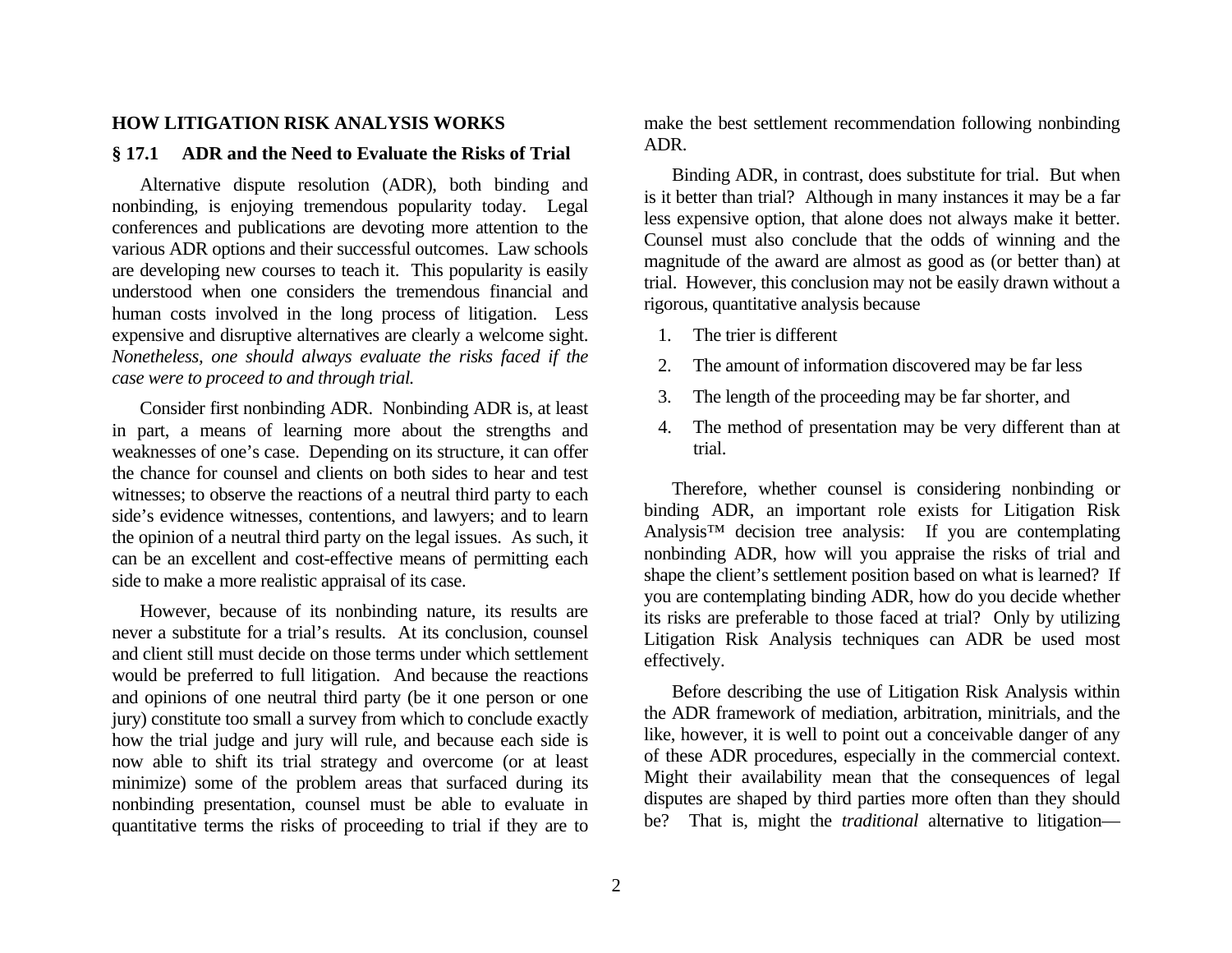*settlement negotiations involving only the adversaries*—be ignored even though it might have proven the best alternative? Settlement might be the fastest and cheapest way of resolving some disputes, and it might offer th e parties the best opportunity of devising a creati v e s olution more financially attractive to both sides than could be devised by some third party. But attempting settlem ent might get pushed to the bottom of the list of A DR proce dures becaus e it c a n oft en be su c h a difficult one, especially at the early stages of a cas e when its cost-savi ng features would be greatest. Planning one's settlement position requires trying to predict—based on incomplete information—wh at the judge and jury will do with the c ase. It also requires a willingness to live with the notion that full discovery (and trial) might have proven that counsel left too much o n the table. ADR may som etimes appear much easier and safer because a neutral third party suggests what to do. But that does not me a n it is always better.

In the rush to embrace ADR, therefore, corporations should not lose sight of the fa ct that just as ADR is often less expensive and offers more flexibility than trial, settlem ent with no neutral third party involvement m ay often be even less e xpensive and offer even more flexibility than ADR. Despite the number of uncertai nties that exist at the early sta ges of litigation, Litigation Risk Analysis can facilitate settlement early on—and in ways that even those familiar with decision tree analysis m ay not have realized. **Secti ons 1 7.4** through **17.13** discuss how such an analysis can greatly improve the traditional settlement process. A description of how it can also play an i mportant role in other ADR procedures appears in **§§ 17.14** through **17.18**. A brief review of how to perform a Litigation Risk Analysis follows in **§§ 17.2** and **17.3**.

#### **§ 17.2 Evaluating Litigation Risks**

**Hypot hetical example.** [1](#page-2-0) Your client, D, has been sued under the Age Discrimin atio n in Employment Act for c onstructively discharging P because of his age. P, age 67, and two other managers (ages 63 and 36) w ere demoted six months ago as part of a series of personnel changes designed to "restore vitality and profits" to your company, a m anufacturing firm that had fallen on hard times. P was reassigned to clerical duties, given a small windowless office, and told to d e al o nly with his repla cement and not the executives to whom he had previously reported. Rather than accept these conditions, P quit. Of the other two dem oted m anagers, the younger one als o quit, but th e older one has sta y e d on the job. It is unclear whether or not P w as really dam aged, becaus e he may have be e n pla nning to retire anyway, and it is also unclear whether or not any dam ages would be doubled by the c ourt ("liquidated damages") on the ground that your client's violation was willful. If D loses, it would also be r esponsible for P's legal fees, though the ultim ate amount of these is quite uncertain at this early stage.

Performing a good risk analysis r equires three pri ncipal steps:

**(i) Identify uncertainties.** Counsel for D first must identify the important uncertainties in the case and capture them in the form of decision trees. (See **Figures 17-1** and **17-2**.) The uncertainties may relate to legal or factual questions or t o issu es of liability or dam ages. T hey ar e d e e med important if the o v erall chance of losing, or the m agnitude of the financial consequences of losing, depends greatly on their resolution.

<span id="page-2-0"></span><sup>&</sup>lt;sup>1</sup> I wish to thank Sozeen J. Mondlin, Deputy General Counsel, National Railroad Passenger Corporation (A mtrak), for her assistance in developing this hypothetical e xample. T he hypothetical was constructed a number of years ago and an analysis might look s ubstantively different today. Nonetheless, the process for performing the anal ysis would be identical.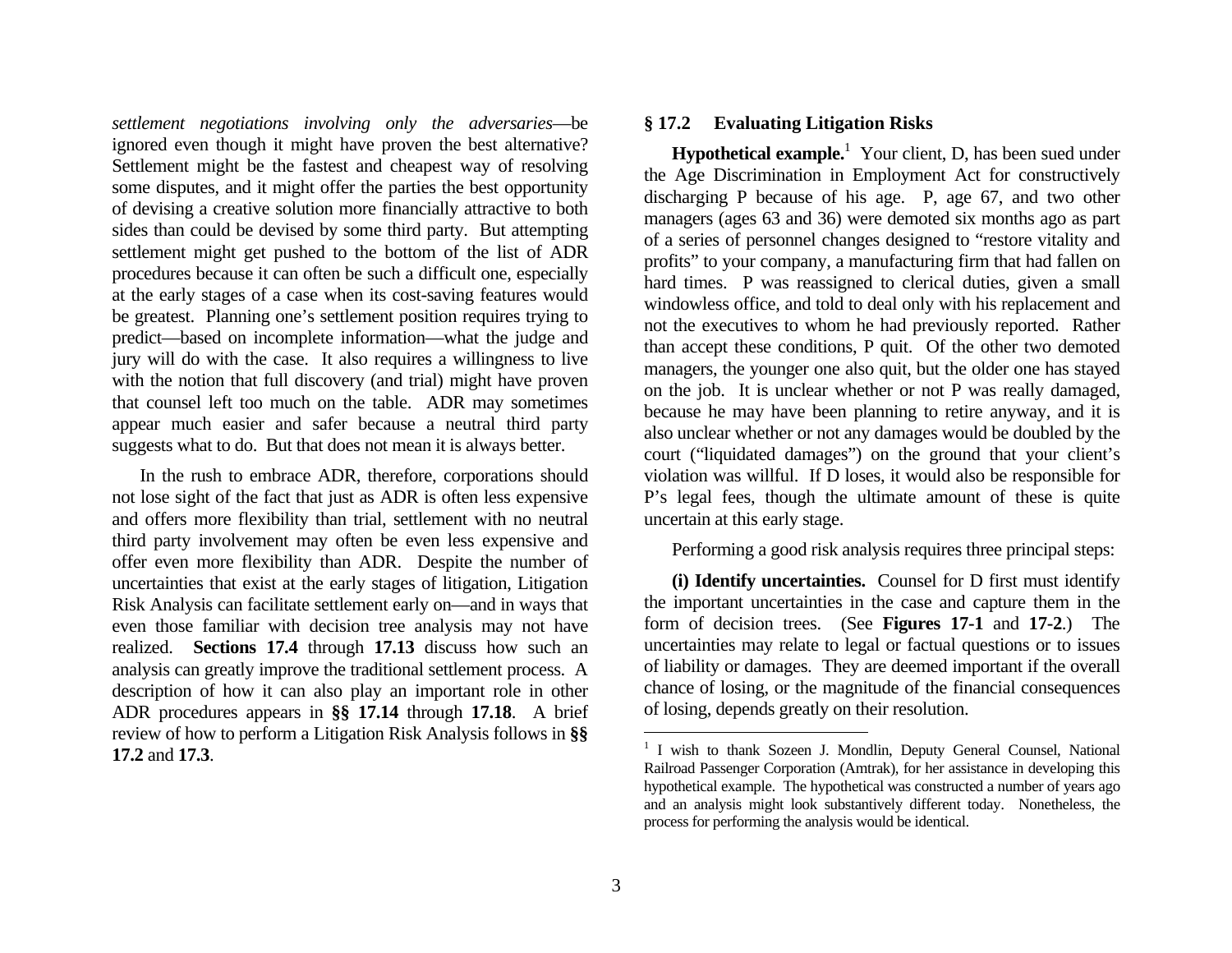#### **Figure 17-1.**

## **BUILDING DECISION TREE FORCES THOROUGH UNDERSTANDING OF IMPORTANT ISSUES**

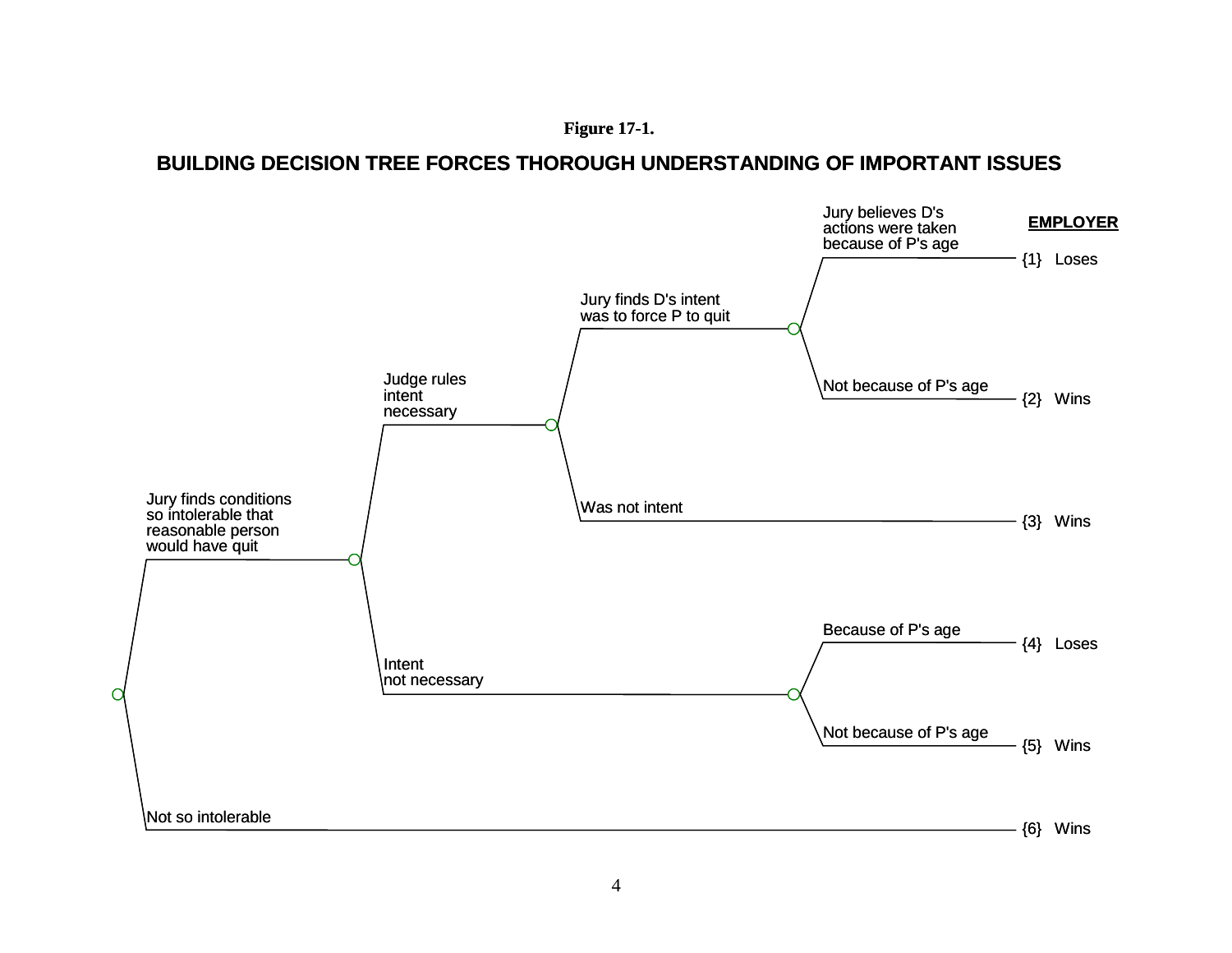## **BUILDING DECISION TREE FORCES THOROUGH UNDERSTANDING OF IMPORTANT ISSUES**

**Figure 17-2.**

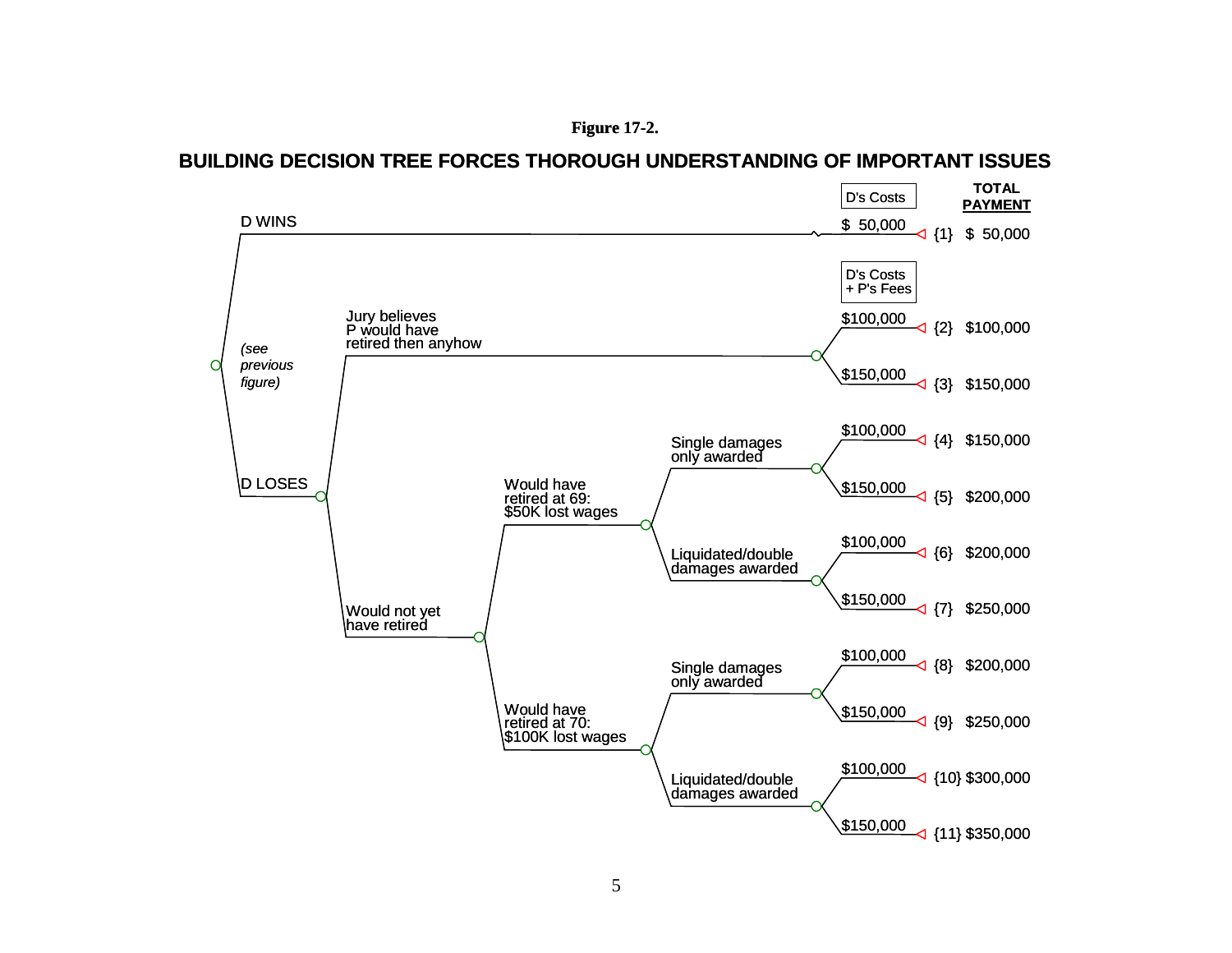In this case, we see in **Fig ure 17-1** that counsel believes that the threshold question influencing whether the employer loses the case is whether the jury finds the conditions accompanying the demotion were so intolerable that a reasonable person would have quit. If not, it is felt that the jury will be u nsymp athetic to P andreturn a v erdict for the e mployer. If, on the other hand, the jury does find the con ditio ns so intolerable, the employer does not automatically lose. First, the judge might rule as a m atter of law that D actu ally h ad to intend for P to quit. If this is the ruling from the bench *and* the jury finds that D's actions were not taken with the intent of forcin g P's resignation, then D will win. And even if such an intent is demonstrated to the jury, the employer will lose only if the jury finds that its actions had been motivated by the employee's advanced age rather than his poor perform ance. Finally, even if the ju dge rules th at intent is not a necess ary element of the claim, th e jury must still consid er the question of D's m otive: Did the employer dem ote P and create th e intoler abl e c onditions becaus e of P's a g e or becaus e of his performance relative to the job's requirements?

The magnitude of P's recovery should liability be found is also uncertain. **Figure 17-2** shows the possible financial outcomes to D, including an estimate of its own fees a nd other litigation costs.

**(ii) Reasons for favorable and unfavorable findings.** The second step in a good risk analysis is for counsel to think of all the reasons why the judge or jury might eventually d ecide unfavorably on each of the issues show n in the tree. What harmful evidence mig ht the plaintiff be able to introduce? How sympathetic a witness is P? H ow might our witnesses hurt us, or why might the y not be believed? What rulings from the bench might adversely affect the outcom e of the issu e? It is esse ntial to record all of the p ossibl e reasons. ( See **Figures 17-3** and **17**-**4**.)

Now reverse the questions and list all of the r e asons, issue b y issue, why the jud ge or jury mig ht eventually fin d for *your* side. If several lawyers are involved in the case, they should go through this pro c ess togeth er, not individually. Experience has shown that the lists are alw a ys m ore complete and helpful in anticipating the results of future discovery if developed in this m anner. T his sug g ests th at even if the c ase is in the han ds of a single lawyer, it would be well worth outlining the issues briefly to a colleague and then asking for his or her thoughts on what might influence the court to come out one way or the other.

**(iii) Q uantitative evaluation.** The third important step is for counsel to evaluate each of these uncertainti es quantitati vely, i n terms of probabilities. Quantitative evaluations have a number of advantages over qualitative ones,<sup>[2](#page-5-0)</sup> two of which are especially important for this discussion.

First, the use of phrases such as "good chance" or "some possibility" usually means that counsel has not thought as hard as possible abo ut the uncertainty. That is, the fuzziness of such phrases may r eflect the fuzziness of the lawyer's thinking on the underlying issue. Being forced to think whether "good chance" is m ore lik e e v e n o d ds (50 percent), three-to-one odds (75 percent), or something else, almost always clarifies counsel's own view of the issue.

Second, even if two attorneys arrived at the same *qualitative* evaluation of each of the uncertainties in the decision tree, it is unlikely that, in combining all of their separat e evaluations, the y would arrive at the same *overall probability* of winning the case. This shoul d be clear from a review of **Figure 17-5**. What conclusion would you reach on the overall chance of th e

<span id="page-5-0"></span><sup>2</sup> Victor, *The Proper Use of Decision A nalysis to Assist Litigation Strategy,* 40 Bus. Law. 617 (1984).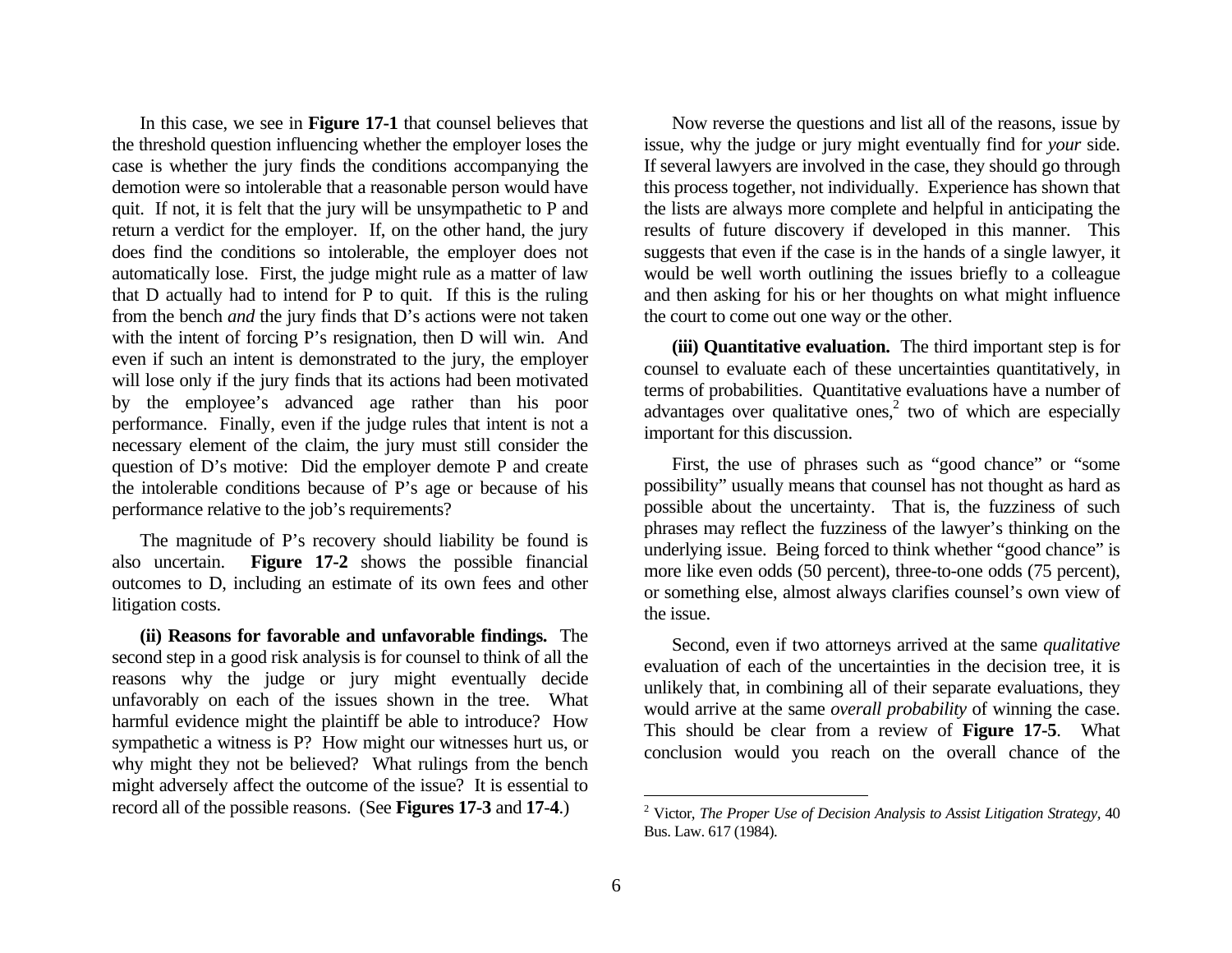#### **Figure 17-3.**

## **REALISTIC EVALUATION REQUIRES EXAMINATION OF WEAKNESSES AS WELL AS STRENGTHS**



*– P not sympathetic witness*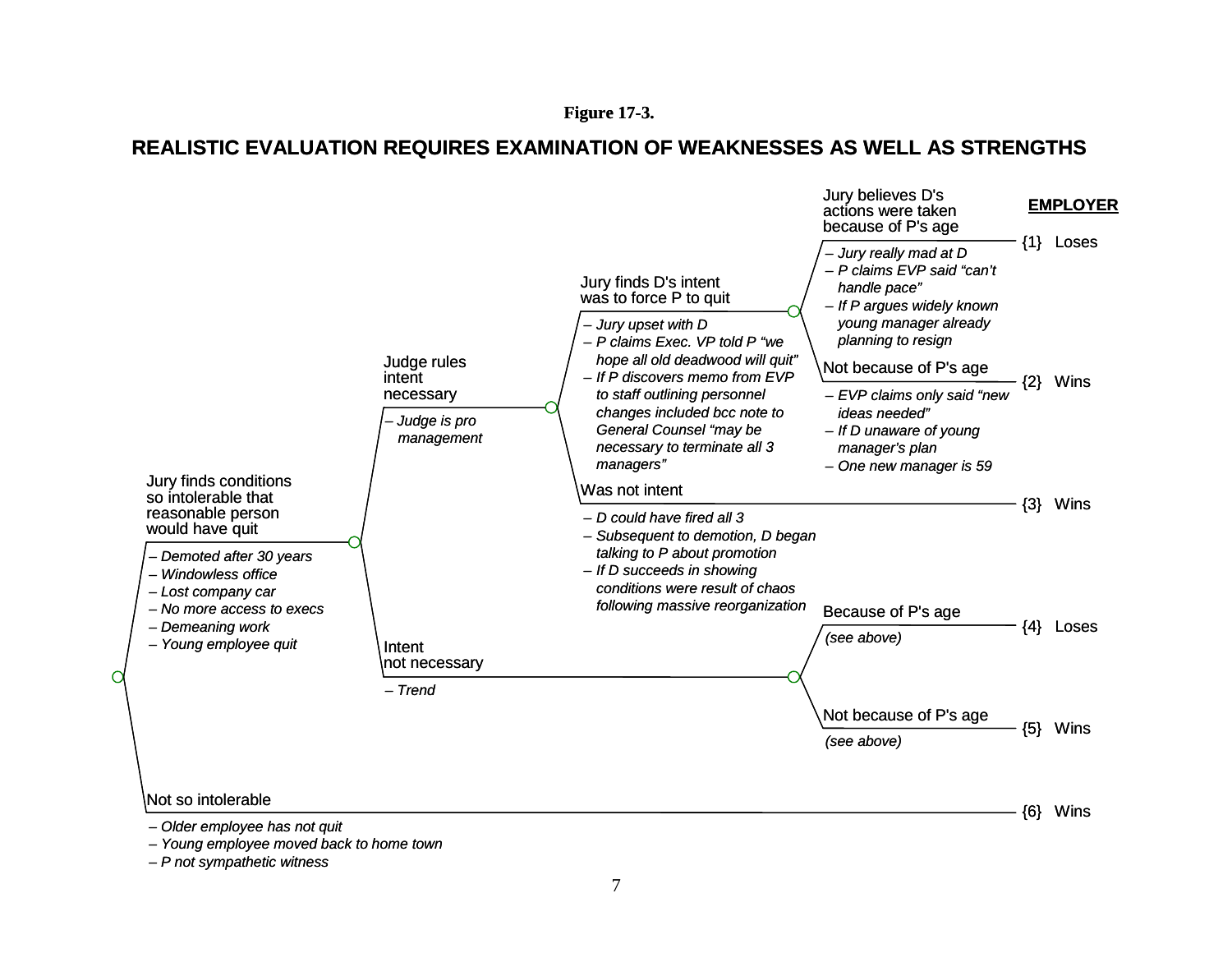### **REALISTIC EVALUATION REQUIRES EXAMINATION OF WEAKNESSES AS WELL AS STRENGTHS**

**Figure 17-4.**

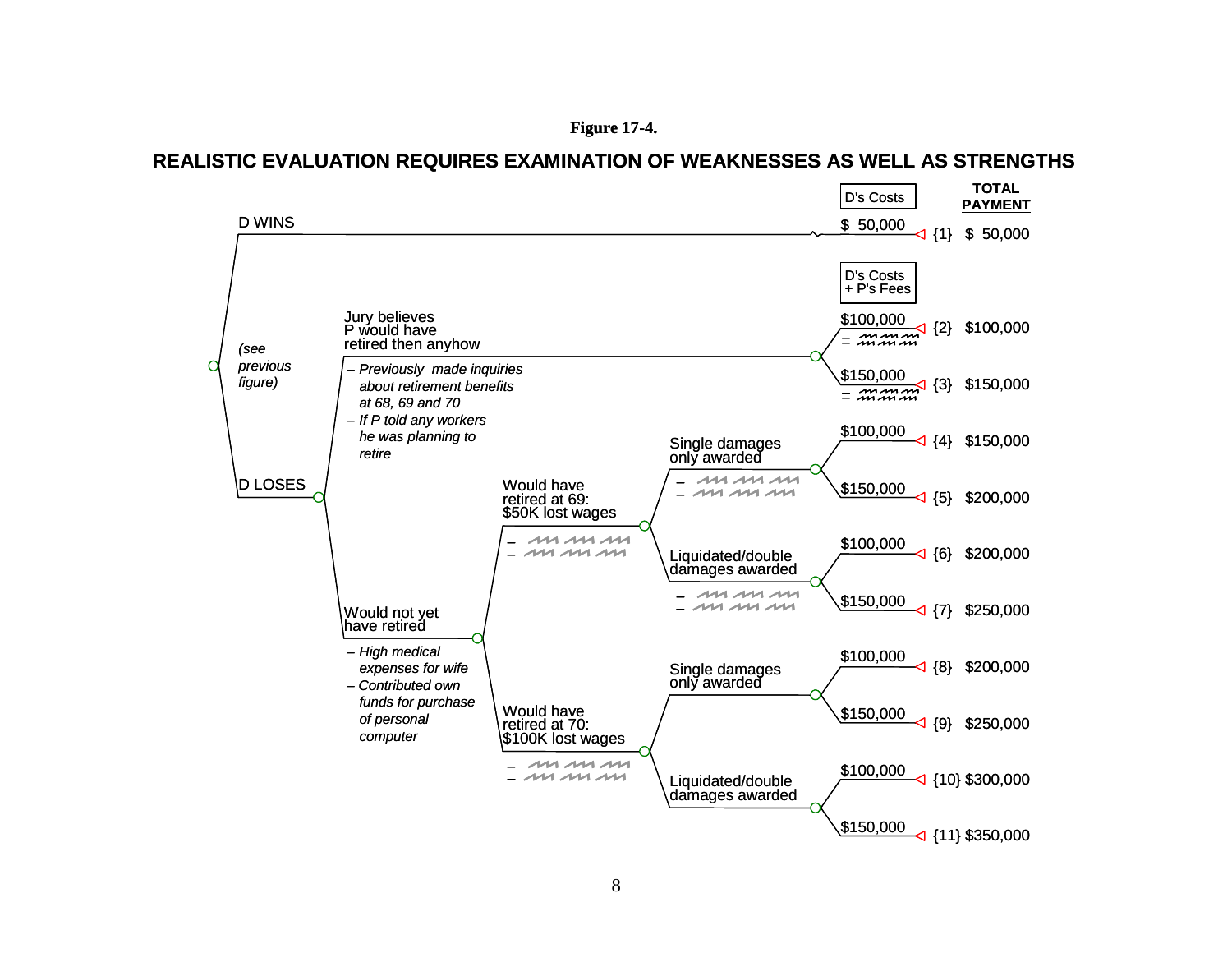#### **Figure 17-5.**

## **QUALITATIVE EXPRESSIONS OF UNCERTAINTY ARE TOO VAGUE**

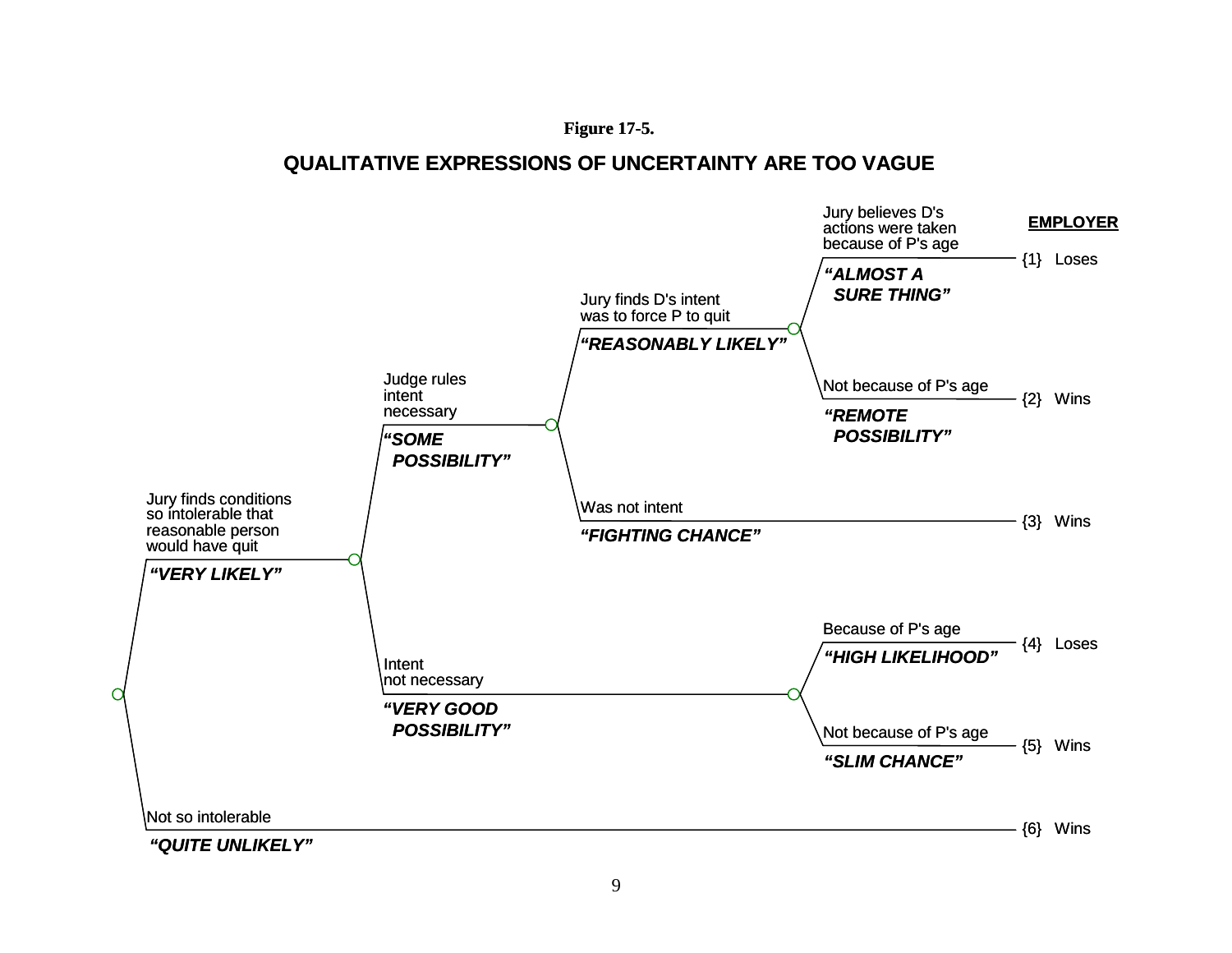employer winning? Can you imagine som eone else reaching a different conclusion (maybe even a very different one), even though they had used exactly the sam e words on each of the branches of the tree? A good valuation process is one that alw ays pro d u c es the sam e over all result when two people ar e in agreement on each of the underlying components. Obviously then, *qualitative* expressions of uncertainty cannot be used. Only by using *probabilities* can one be confident of a good valuation.<sup>[3](#page-9-0)</sup>

#### **§ 17.3 Calculating Litigation Risks**

It is not the purpose of this chapter to teach the reader how to fully perform a Litigation Risk Analysis b ut rather to instill an understanding of the value of such an analysis and how it can be effectively used.<sup>[4](#page-9-1)</sup> For purposes of brief explanation, however, the probability of the top scenario in **Figure 17-6** is calculated by multiplying .80 tim es .25 times .67 times .90, equals .12 or 12 percent. T he probability of the next scenario is .80 times .25 tim es .67 times .10, equals .013 or approximately 1 percent. In fact, were it not for rounding off, the probability of the second scenario would be exactly one-ninth of the probability of the top scenario b ecause the two scenarios differ only with respect t o the

last issue—d oes the jury believe D's actions w ere taken because of P's age or not?—and the top branch is 9 times as likely as the one bel ow it (.90 versus .10). The probability of the third scenario from the top is .80 tim es .25 times .33, equals .067 or approxi mately 7 percent. Notice also th at the s u m of the first three scenarios is 20 percent, which is the sa m e as .80 tim es .25. This make perfect sense because the first three scenarios all involve a finding of "… conditions so intolerable …" and "… intent necessary."

The probability of the fourth scenario is .80 times .75 times .80, equals .48 or 48 percent; of the fifth scenario, .80 tim es .75 tim es .20, equals .12 or 12 percent. Again note that the ratio of th e probability of th e fourth a nd fifth s c e n arios ( 4:1) is th e s ame as the ratio of the probabilities assessed for the iss ue "becaus e of P's age or not." Finally, the probability of the bottom scenario is simply .20 or 20 percent.

The sum of all the probabilities just calculated is, as logic would dictate, 100 percent. Of course, the probability of each of the scenarios is merely a reflection of counsel's judgment about each of the uncertainties comprising that scen ario; nonetheless, it is the m ost r e asonable conclusion to be drawn from each of the judgm ent calls made by counsel and reflected un d er the branches of the tree.

<span id="page-9-1"></span><span id="page-9-0"></span>The second, third, fifth, and sixth scenarios result in defense verdicts; the first and fourth, in plai ntiff verdicts. It is ap propriate to aggregate the probabilities of these groups of scenarios to determine the overall odds of victory by each side. Thus to determine the chance of a defense verdict, on e should add together the probabilities of the "Wins" scenarios: 1 percent plus 7 percent plus 12 percent plus 20 percent, equals 40 percent. To determine the chance of a plaintiff verdict, add the "Loses"

 $3$  The analysis should be dated. As the case progresses, new information will be learned. This will result i n changes to the probabilities and possibly the decision trees themselves. This does *not* mean that the earlier analysis was wrong. It simply means that evaluations are a function of i nformation. Because information is costly to obtai n—both because discovery and legal research are expensive and because early, favorable offers to resolve a dispute may be withdrawn if not accepted on the spot—counsel had better try to evaluate the case even when lots of uncertainty exists. The risk analysis can then be used to help identify those instances in which it would actually be better to continue with discovery and get more information rather than resolve the dispute early. This is illustrated in **§ 17.5**.

<sup>4</sup> *See* Victor, *How Much Is A Case Worth?,* 20 Trial 48 (July 1984), for a description of the Litigation Risk Analysis process.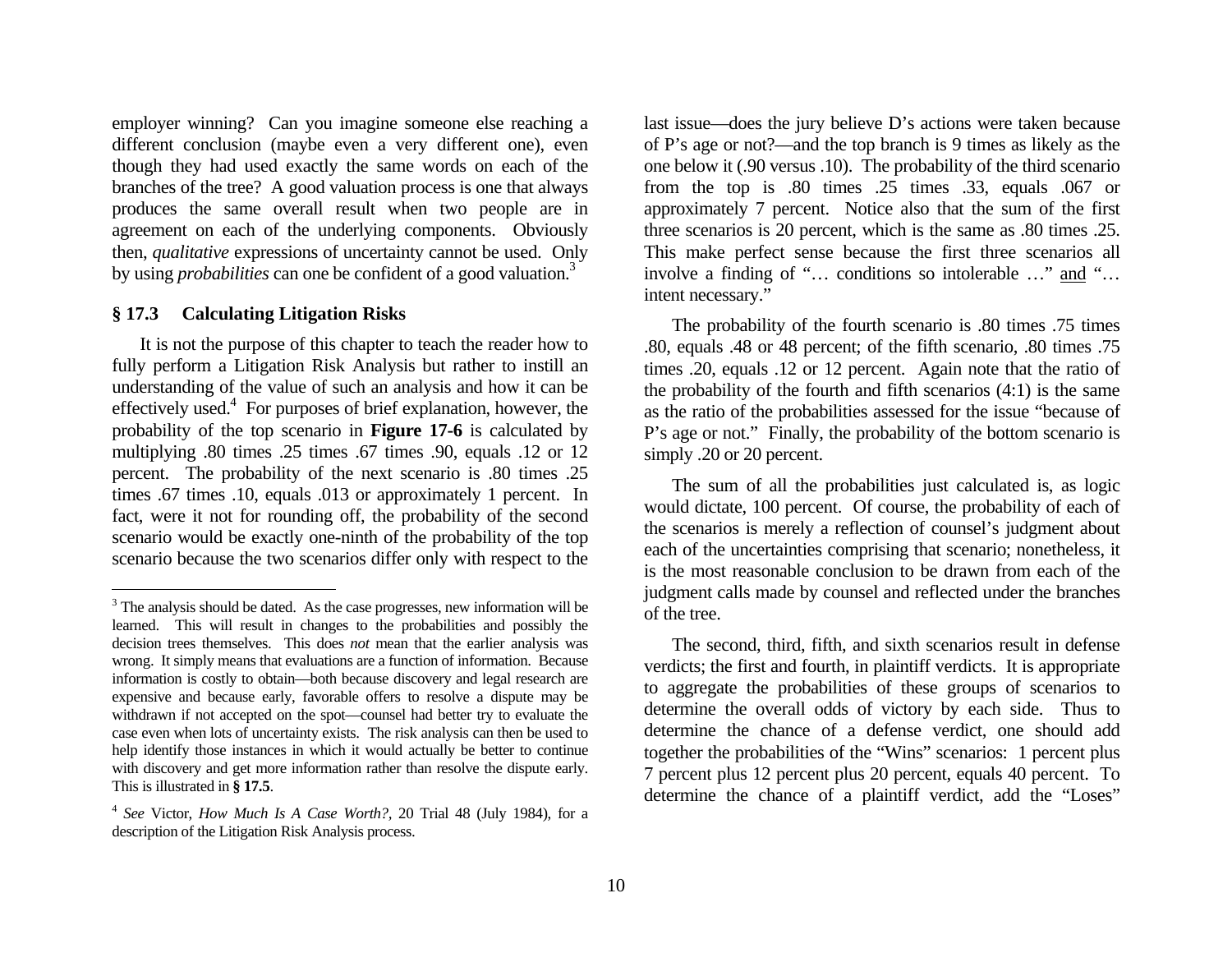#### **Figure 17-6.**

#### **PROBABILITIES SHARPEN THINKING & ALLOW LOGICAL CONCLUSIONS**

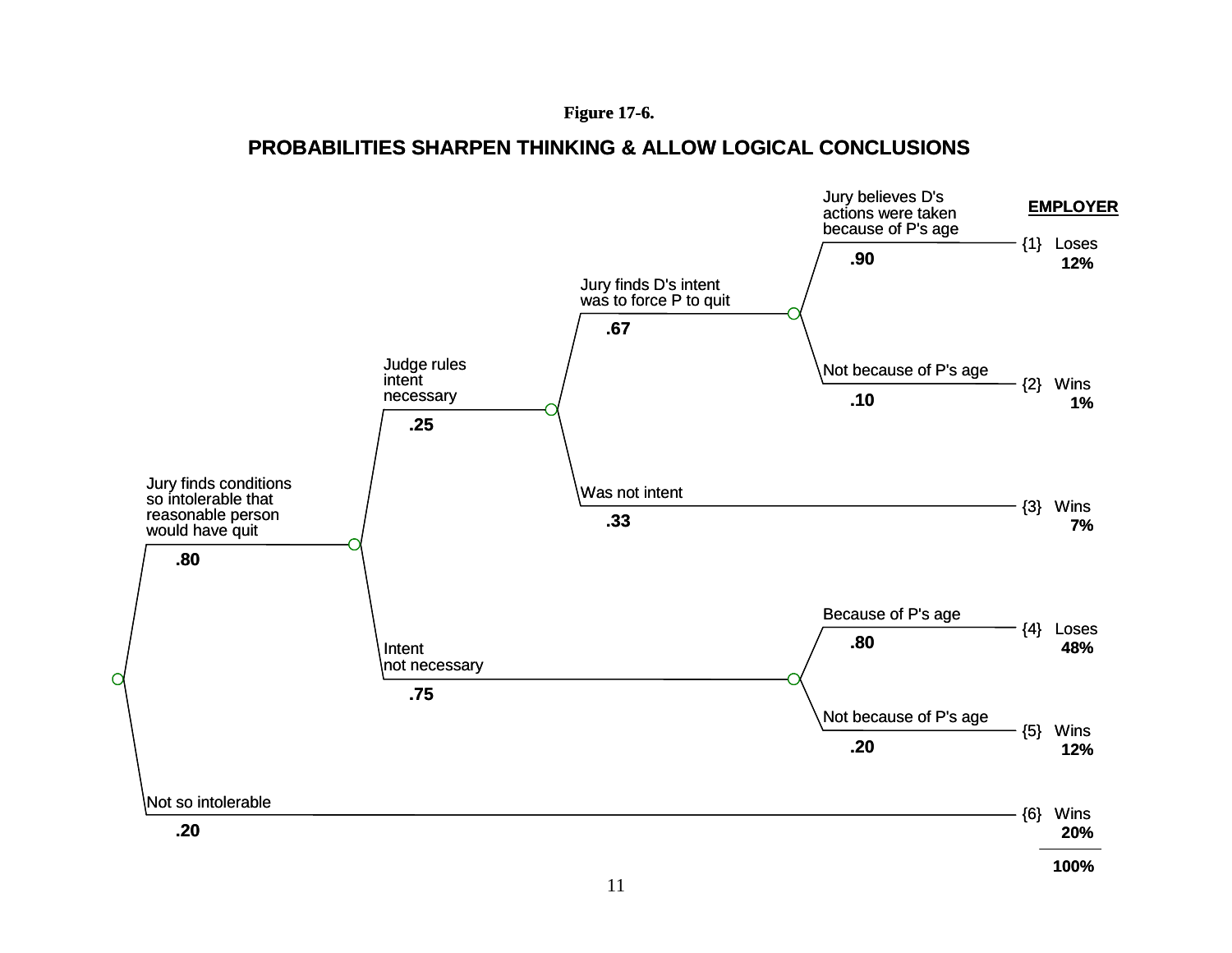#### **Figure 17-7.**

#### **PROBABILITIES SHARPEN THINKING & ALLOW LOGICAL CONCLUSIONS**

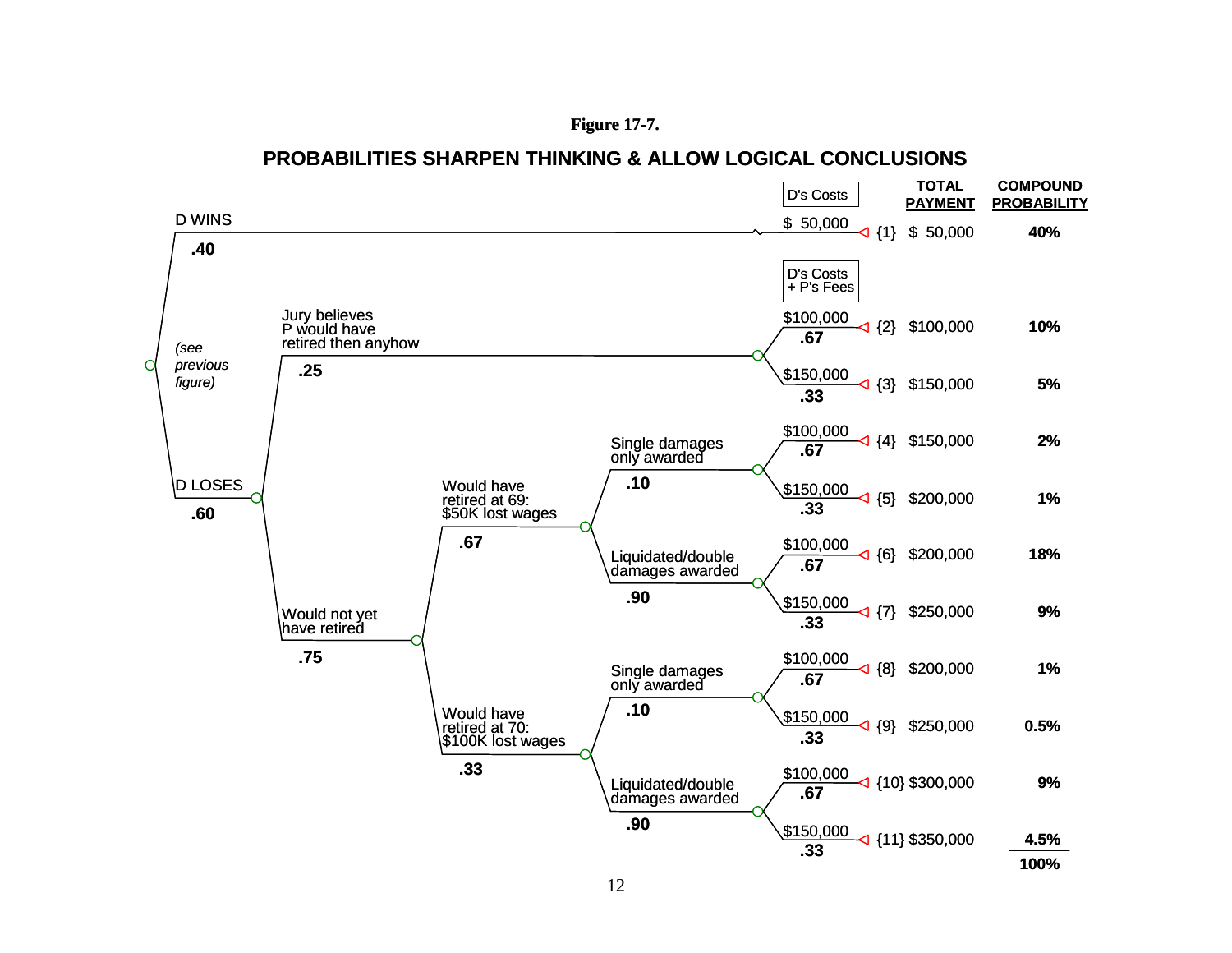scenarios: 12 percent plus 48 percent, equals 60 percent. These are the probabilities that are entered onto the first uncertainty of **Figure 17-7**. The probabilities showing in the last column of Figure 17-7 are then arrived at using the same process of multiplication described above.

The end result is a probability distribution such as **Figure 17- 8**, showing the magnitude and likelihood of the risks faced. It is prepared by grouping scenarios of similar dollar outcomes and aggregating their probabilities. The dollar value that the client then assigns to a resolution by litigation will be dependent on its attitude toward risk-taking. The client who is not risk-averse would be willing to pay up to the probability-weighted average value: (40 percent times \$50,000) + (10 percent times \$100,000)  $+ ... + (9$  percent times \$300,000) + (4.5 percent times \$350,000) = \$147,000. This is known as the *expected value*. A risk-averse client, however, might well look at **Figure 17-8** and decide it was willing to pay up to \$200,000 to protect against the nearly 25 percent chance of losing \$2[5](#page-12-0)0,000 or more in litigation.<sup>5</sup>

Other consequences of going to trial versus settling—in particular, the effect on other pending or potential litigation—can also be quantified and combined with the client's valuation of the immediate action.

## **Figure 17-8. PROBABILITY DISTRIBUTION SHOWS CLIENT UNAMBIGUOUS VIEW OF COUNSEL'S JUDGMENTS**

<span id="page-12-0"></span>

<sup>5</sup> *See* Victor, *The Proper Use of Decision Analysis to Assist Litigation Strategy,*  40 Bus. Law. 617, 621 (1984).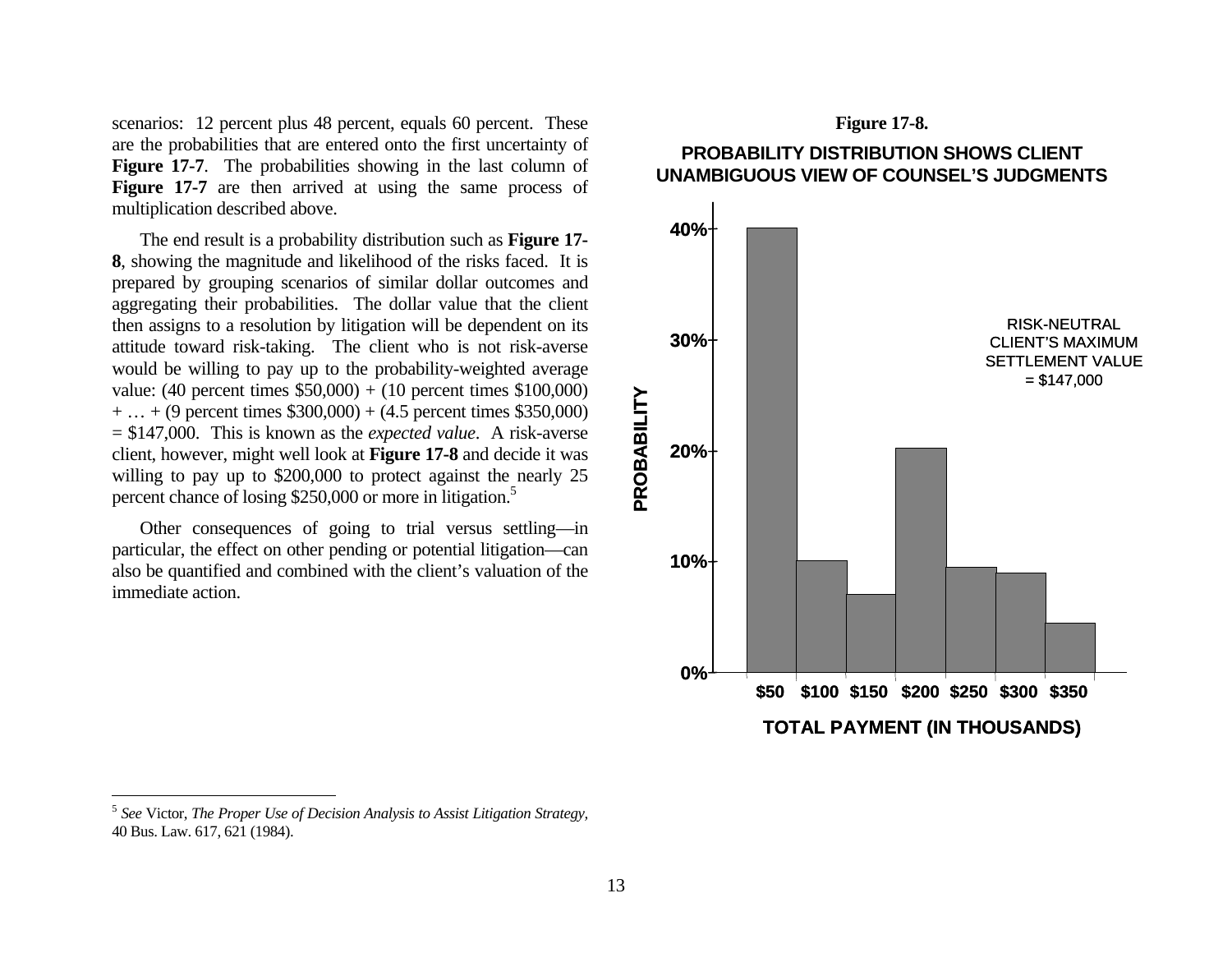#### **ADVANTAGES OF RISK ANALYSIS**

#### **§ 17.4 Earlier Quantitative Evaluation**[6](#page-13-0)

If cou nsel feels overw helm ed by the number of uncertainties presented b y a lawsuit, which is esp e cially lik ely when m ost of discovery rem ains unfinished, counsel's natural tendenc y is to resist thinking hard about a reas o nable settlem ent, thereby dooming the possibility of an early, cost-saving, resolution. Experience has shown, however, that the decision tree gives attorneys a means of sorting out and organizing uncertainties in a case, regardless of their number. It has also shown that counsel knows quite a lot before any formal discovery begins, based on th <sup>e</sup>"record" of documents, memos, and notes of conversations that was built prior to the dispute bec oming a lawsuit; a nd thatexperienced counsel is good at anticipating the m any things that m ay surface from formal discovery. Fin ally, exp erience has established that once the reasons for possi bly winning or losing on each of the issues shown in the tree have been articulated and recorded, counsel is much m ore comfortable ass essing the odds (in quantitative terms). Thus in many cases, the exercise of performing the decision tree analysis all ows the settlement process to get off the ground, whereas without it, counsel might postpone even thinking about settlem ent for quite som e time.

#### **§ 17.5 Identifying Deal Breaking Uncertainties**

Having m ade initial assessments of the various uncertainties in a tree, couns el can identify those issues about which having more information would be critic al to determining the client's settlement amount. This can be done with a *sensitivity analysis,*  in w hich the probability of a particular outcome on a particular issue is varied and then the difference in settlement value resulting from this change is calculated.

Figure 17-9 shows the results of two sensitivity analyses. These graphs are easily constructed for the "risk-neutral" client who makes decisions based on expected values. For example, to determine the dollar v alue at which the top graph ("Jury finds D's inte nt was to force P to quit") s h o uld interse ct the left axis ("Client's M a ximum Settlement Value"), first set the probability on this issue to 0 percent (.0 0) in **Figure 17-6** (the original decision tree for the liability issues); it was .67. T hen repeat the arithmetic described i n **§ 17.3**, using .00 instead of .67. Obviously, because anythin g tim es zero is zero, the top two scenarios will now have a probability of 0 percent. The third one will have a probability of 20 percent, because when the probability is changed to .00 for "Jury finds D's intent w as to force P to quit," it must simultaneously be changed to 1.00 for "Was not intent," and .80 tim es .25 tim es 1.00 equals .20 or 20 percent. he probabilities of the remaining scenarios are unaffected by the change on the "Was the intent" issue. Thus the revised probability of "D Wins" would be 0 percent plus 20 percent plus 12 percent plus 20 percent, equals 52 percent.

<span id="page-13-0"></span>If 52 perc ent is then used in **Figure 17-7** instead of 4 0percent, the probability-weighted average that was previo usly calculate d (see **§ 17.3**) as \$147,000 would be rec alculated as \$127,600. This determines the point of intersection for the left axis of the s ensitivity an alysis graph for this issue.

<sup>6</sup> Although **§§ 17.4** through **17.13** reflect the experiences of man y attorneys who have been through my seminars, I am particularly grateful to five for sharing their comments and experiences with me: Bill Jones (General Solicitor, AT&T), Jay Lapin (Wilmer, Cutler & Pickering), Stuart Parsons (Quarles & Brady), To m Stanton, ( Reinhart, Boerner, Van Deuren, Norris & Rieselbach, and former General Counsel, Kimberly-Clark Corp.), and Dick Von Wald (General Counsel, Johns Manville Corp.).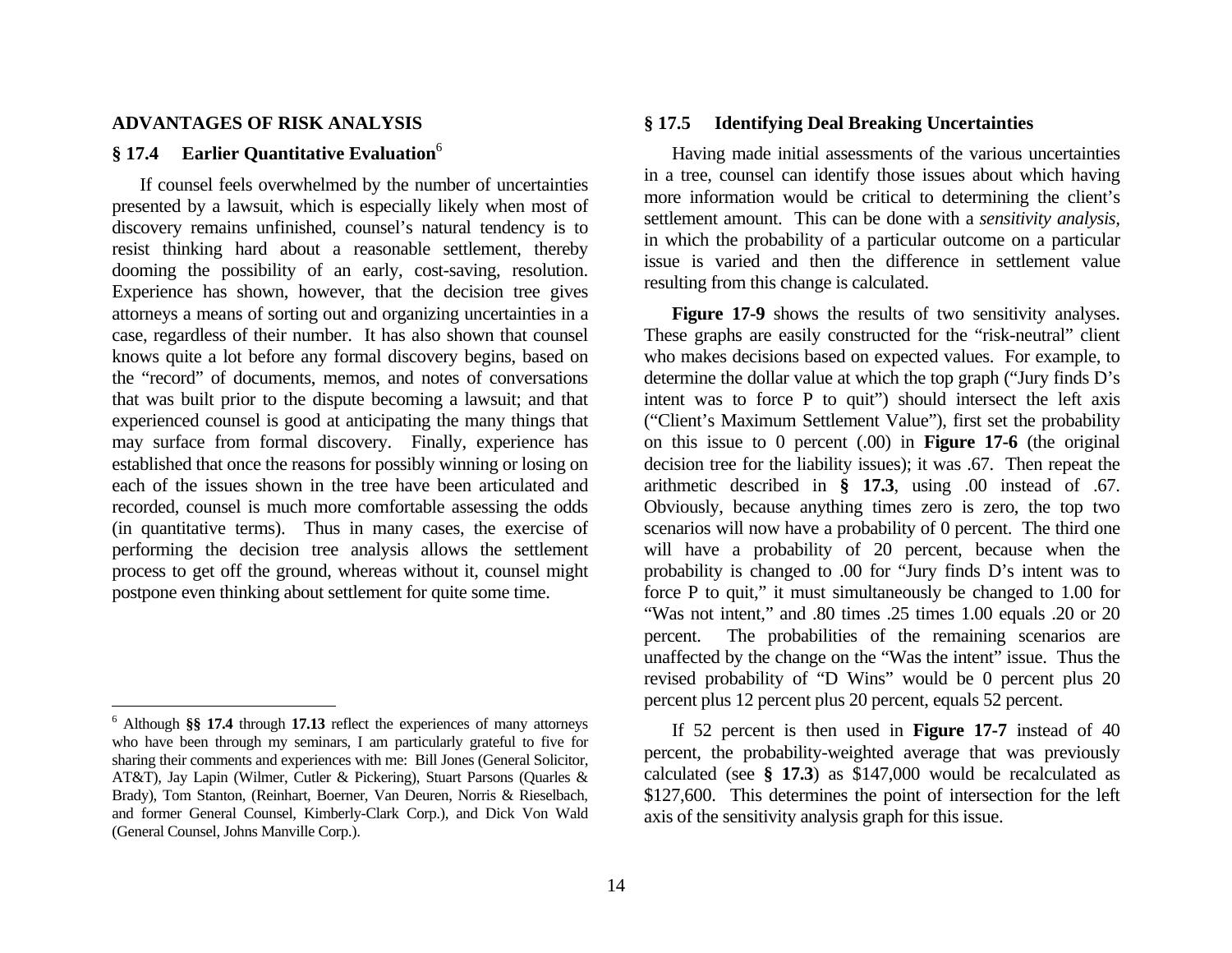## **Figure 17-9. SENSITIVITY ANALYSIS GRAPHS FOCUS ATTENTION ON UNCERTAINTIES THAT REALLY MATTER**





The point of interse ction for the right axis w o uld b e similarly calculated, but by first substituting a probability of 1.00 for .67 in Figure 17-6. This would produce probabilities of 18 percent, 2 percent, 0 percent, 48 percent, 12 percent, and 20 percent for the six scenarios of **Figure 17-6**. The overall probability of "D Wins" would then be 34 percent, resulting in a new expected value of \$156,700.

exp ected values (\$127,600, \$147,000, and \$156,700). This line makes it easy to see the extent to which the client's settlement value increases as the probability of losing the issue increases.<sup>[7](#page-14-0)</sup>

It should not be assumed that the existence of an issue for which a sensitivity analysis reveals a large variation in settlement value necessarily m akes early settlement impossible. For example, with reference to **Figure 17- 9** and the issue of "would not yet have retired anyhow," counsel would probably be comfortable beginning negotiations if it seemed that the plaintiff might settle for \$100,000 or less—especially taking into account the money saved by not doing additional discovery, and the fact th at the discovery might unc over bad evidence as w ell as good.

Further mor e, e ven if a s ensitivity analysis reveals a l arg e variation in settlement value depending on the outcome of a particular issue and the issue does prove to be a "deal breaker" with respect to early *settlement,* this does not mean that early *resolution* is also impossible. In fact, such knowledge should greatly improve the chances of early r esol ution by pointing you toward the best ADR approach, as dis cussed bel ow i n **§§ 17.14**  and **17.15**.

<span id="page-14-0"></span><sup>7</sup> *See* Victor, *The Proper Use of Decision Analysis to Assist Litigation Strategy,*  40 Bus. Law. 617, 627 (1984). If necessary, joint sensiti vity analyses showing the co mbined i mpact of varying probabilities on two or more issues si multaneousl y can also be easily performed an d graphe d.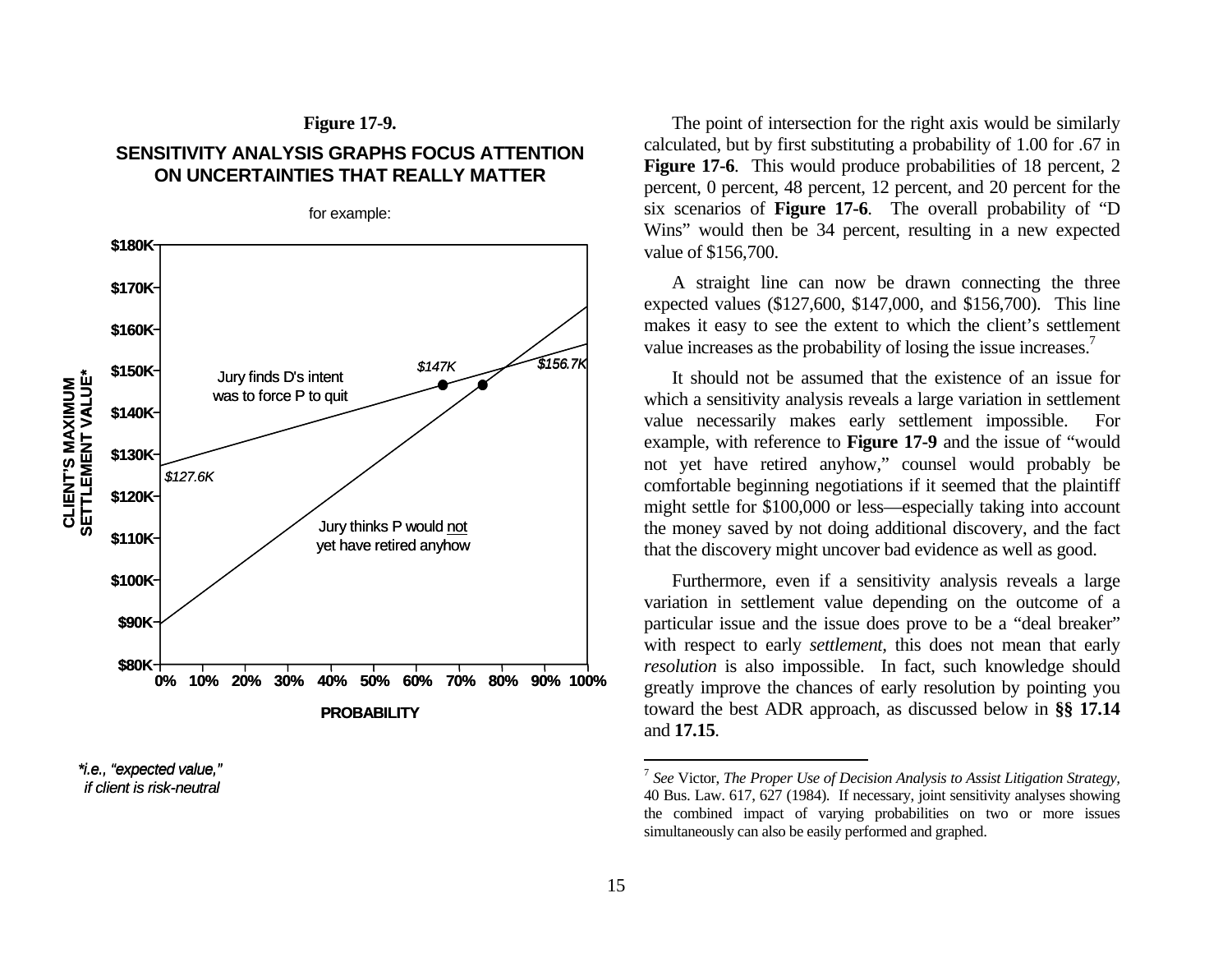#### **§ 17.6 Greater Confidence**

Even if counsel is willing to think about settlement without performing a decision tree analysis, counsel will usually feel much more confident in the quality of his or her recommendations once a Litigation Risk Analysis is undertaken. The risk analysis makes most attorneys think harder about what issues the trier will find important. It also makes them focus more clearly on how these issues are interrelated, and assess more realistically the odds of prevailing on each issue. And perhaps most important, risk analysis allows counsel to use logic rather than sloppy guesswork to combine the many subjective judgments required by the case (see the earlier discussion of **Figure 17-5** in **§ 17.3**), and to explore correctly the consequences of making alternative assumptions.

#### **§ 17.7 Consensus Is Easier**

Usually there are many players that make up "our side": several attorneys both in the firm and in the corporate law department, the client's personnel who were involved in the problem before it became a lawsuit, and the executive or group of executives who must now make the ultimate case strategy decisions. It should not be surprising, therefore, that "our side" often has difficulty reaching agreement on the dollar value to be placed on litigating if it lacks a way of clearly illustrating and rationally supporting any valuation. This is especially true early in a case when complexity and uncertainty, disorganization, and confusion may be at their greatest. As a result, "our side" may not have the confidence to enter into settlement talks or any other dispute resolution process. This lack of confidence on the part of either the team of counsel or the client is one of the major stumbling blocks to early, non-litigated resolutions. It is easily removed, however, by creating the clear, comprehensive picture of the case that results from a risk analysis and that demonstrates

to co-counsel and the client a well-reasoned recommendation. This is especially helpful if client emotions are running high and clouding the ability to evaluate the case rationally. One look at the decision tree should help to get the client in the right frame of mind—focused on the merits of the case—and prevent an emotional, knee-jerk reaction.

#### **§ 17.8 Persuading the Adversary Is Easier**

If the Litigation Risk Analysis produces the kind of clear thinking that allows *our* side to understand the issues and the risks posed by proceeding to trial, then it should also be effective in persuasively explaining that view of the case to the *other* side. Many attorneys have reported success in using decision trees to educate their opponents and quickly settle their lawsuits.

This is not to suggest that counsel necessarily disclose everything to the opponent. As in all settlement negotiations, premature disclosure of arguments the other side might not have considered could weaken one's position. But if one party really wants to settle and feels that the opponent is likely to perceive the critical issues on its own in a timely fashion, discussing the analysis in detail should pose little risk. It is also possible to try what one corporate counsel has found successful in some situations: Give the adversary a decision tree showing the obvious liability and damages issues, ask him or her to fill in the probabilities (without disclosing yours), and solve for the expected value. It may turn out to be just a fraction of what was being demanded!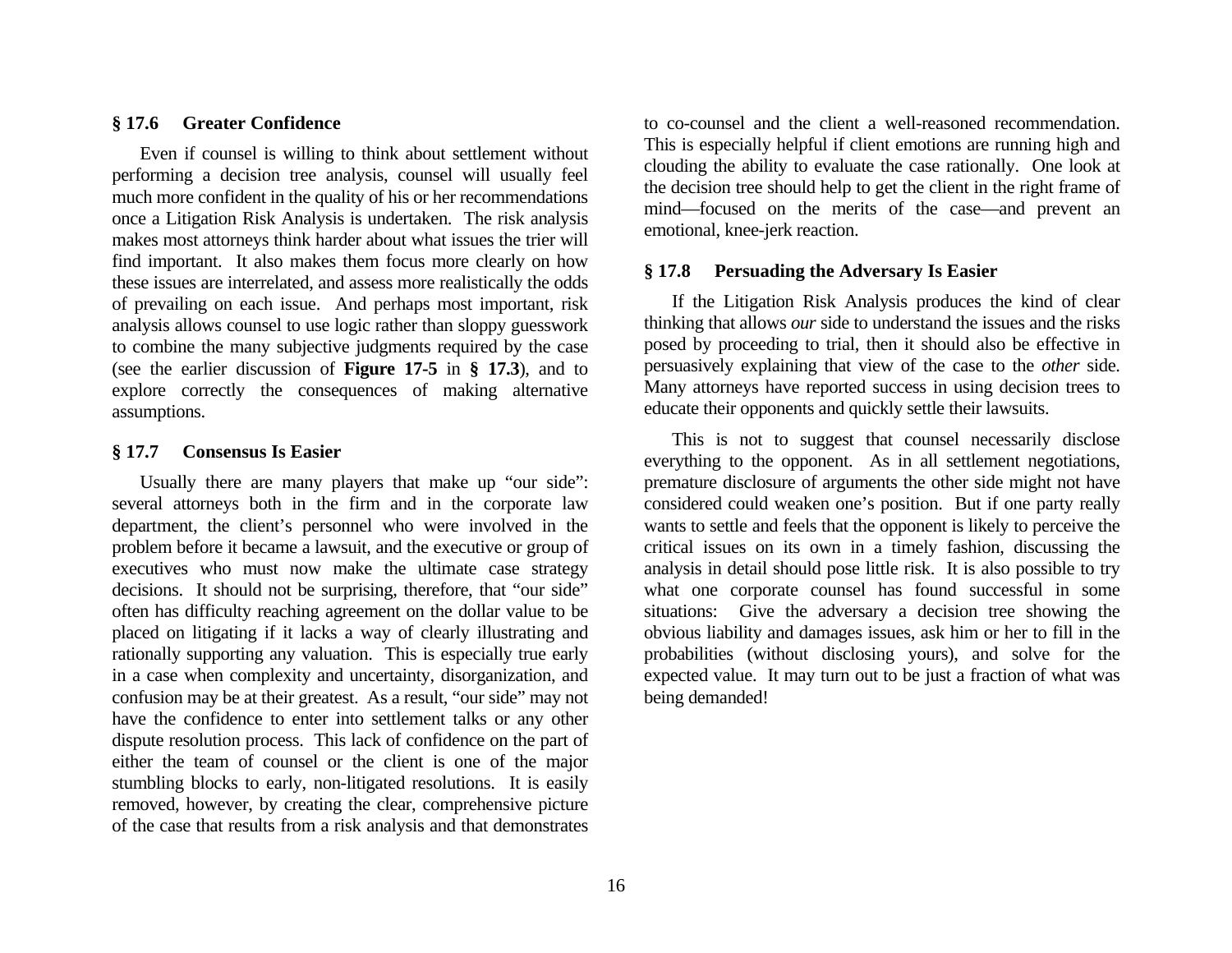#### **§ 17.9 Settlement Is More Likely**

The very use of decision trees and probabilities should create an environment conducive to dispute resolution. A decision tree is an immediate acknowledgment to the adversary that counsel recognizes that not all scenarios in the case conclude in a total victory—or defeat. Similarly, using probabilities (which most lawyers are reluctant ever to set above 90 percent) shows recognition that litigation has no sure things but instead contains risks and uncertainties. In addition, these techniques convey to the adversary that counsel is being as serious and rigorous as possible in evaluating the risks of litigation. Attorneys who have shared these analyses with the other side have found an increased attentiveness on the part of their opponents.

Last, negotiations are less likely to come to a standstill in the event one party demands far more than the other side offers. Instead, the nature of a good decision tree analysis should force discussion to the level of the individual issues, influencing factors, and probabilities rather than the overall value of the case. Counsel may find many issues on which they are in close agreement and only a few on which they really differ. At that point, they may be surprised to find that if they each use their own probabilities and each perform the simple arithmetic discussed earlier in **§ 17.3**, the values they arrive at are not far apart.

It is easy to disagree on the overall chance of winning if the issues are described only qualitatively (see **Figure 17.5**). Many apparent disputes over settlement values are just that—apparent, not real. Discussing the merits issue by issue, in numerical probabilities, helps to define real differences and thus disclose true settlement potential.

#### **§ 17.10 Balanced Perspective**

Creating the decision trees and especially the list of reasons why each of the issues could be resolved favorably or unfavorably (as discussed in **§ 17.2**) offers the ideal tool for educating the attorney. The more explicit the analysis, the easier it is for the adversary to identify important omissions in counsel's thinking. This, in turn, may save counsel from some very costly mistakes; for example, turning down a settlement which seemed to be too high, only to find out after costly discovery (or far worse, after losing at trial) that one's own weaknesses had been overlooked.

At the same time, by being explicit in the risk analysis, counsel also reduces the chances of being oversold by the adversary; that is, overreacting to new information which the opponent presents. Psychologists have repeatedly found that such overreacting is a common experience.[8](#page-16-0) The lists developed in step two of the risk analysis should prevent counsel from placing too much weight on the new information, because they force counsel to recall the *full* set of reasons that were identified on each side of the issue.

#### **§ 17.11 Using a Sensitivity Analysis**

Performing the risk analysis and the sensitivity analyses described in **§ 17.5** offers a real bargaining advantage in settlement talks over a less well-prepared adversary. Remember that these sensitivity analyses identify the issues with the biggest impact on the case value and about which, therefore, it is most important to convince the other side. For example, **Figure 17-9** illustrates that the question of "whether or not P would have retired anyhow" is more important than "whether D's intent was to force P to quit"—because similar changes in probability cause

<span id="page-16-0"></span><sup>8</sup> Tversky & Kahneman, *Judgment under Uncertainty: Heuristics and Biases,*  185 Science 1124 (Sept. 1974).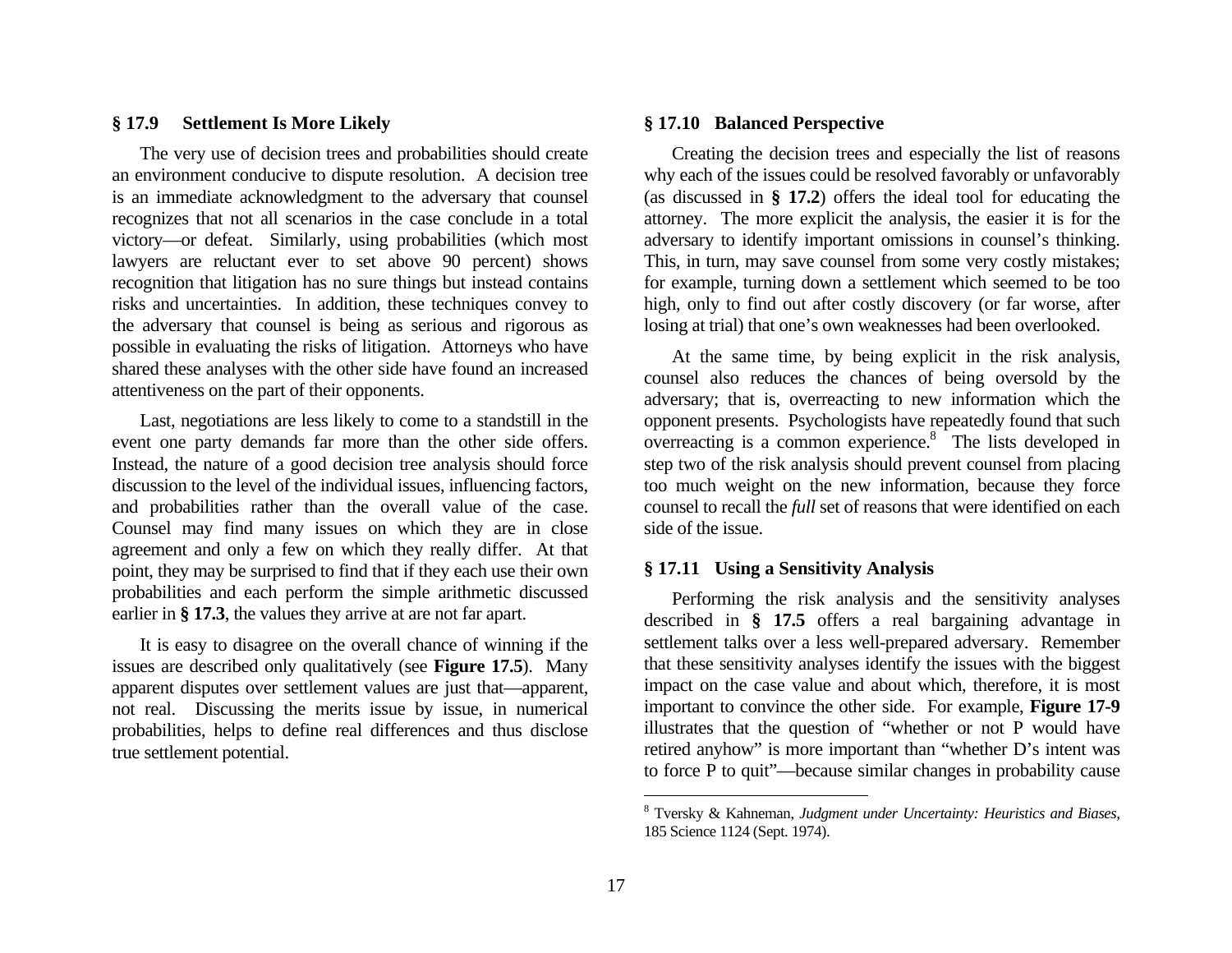a bigger swing in the client's expected value for the former issue. Therefore, it is possible to concede a little to the adversary on the latter probability if it provides an advantage on the former!

#### **§ 17.12 Taking the Opponent's Perspective**

One may derive a bargaining advantage by repeating the original analysis from the opponent's perspective before the first negotiating session (see **Figure 17-10** on the following page). This usually helps counsel understand better how legal fees for both sides impact the parties' valuation of the litigation alternative. Then, drawing the plaintiff's overall probability distribution (see **Figure 17-11**) and thinking about how risk averse he or she may be, should also produce insights that can help the parties arrive at a more favorable resolution of the dispute.<sup>[9](#page-17-0)</sup>

#### **§ 17.13 Persuading the Judge**

A Litigation Risk Analysis has proven a most effective means of educating the settlement conference judge: it shows how reasoned and rigorous the attorney has been in the analysis, and can get the judge (in the words of one attorney who has had this experience) "to beat on the other side."



<span id="page-17-0"></span>

<sup>9</sup> **Figure 17-11** (as well as **Figure 17-10**) is appropriate for a case which is *not* being handled on a contingent fee basis. If the plaintiff were paying counsel <sup>a</sup> contingent fee, it would be most insightful for defense counsel to prepare two sets of figures—one showing the plaintiff's risks and potential recoveries and one showing the attorney's.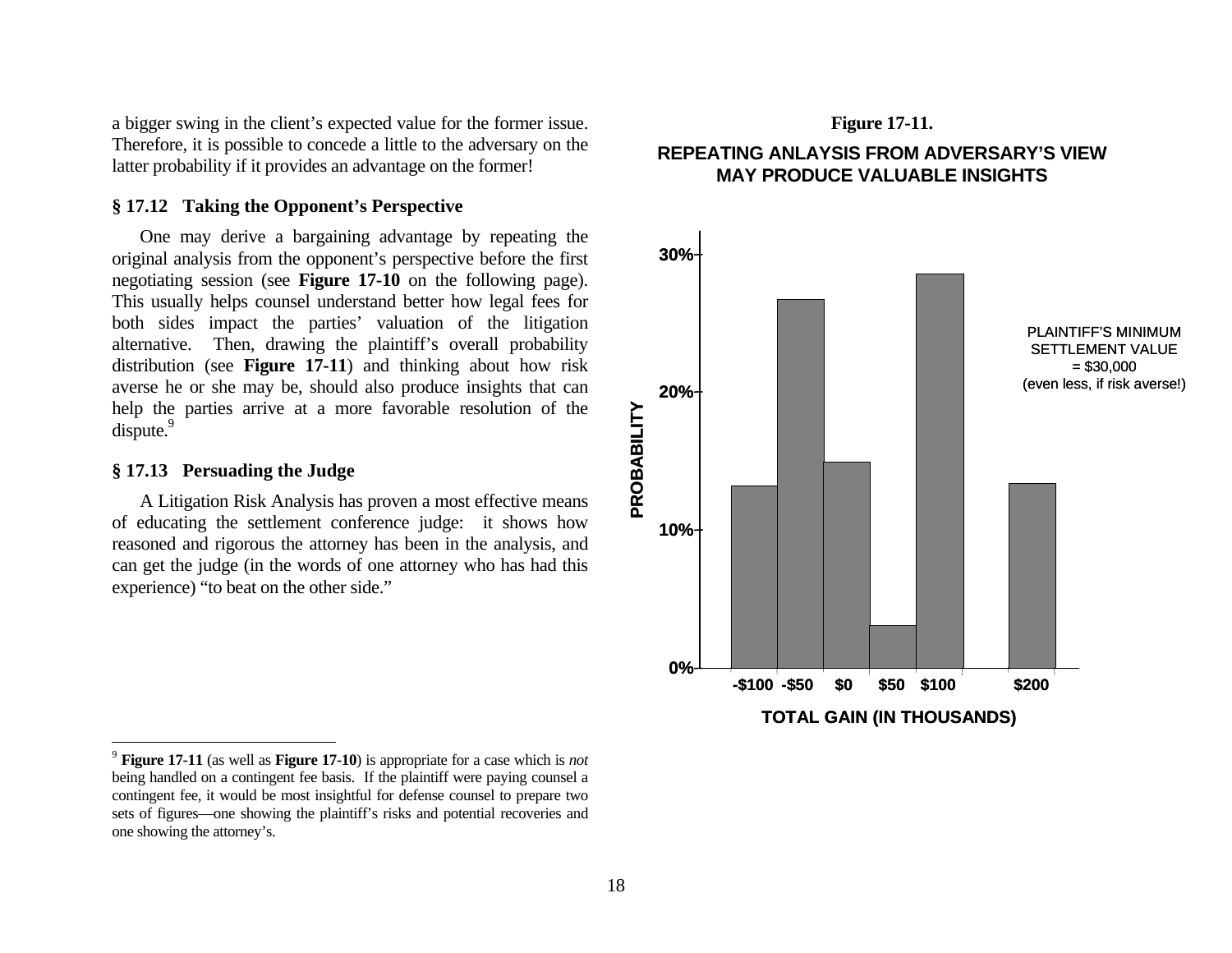#### **REPEATING ANALYSIS FROM ADVERSARY'S VIEW MAY PRODUCE VALUABLE INSIGHTS**

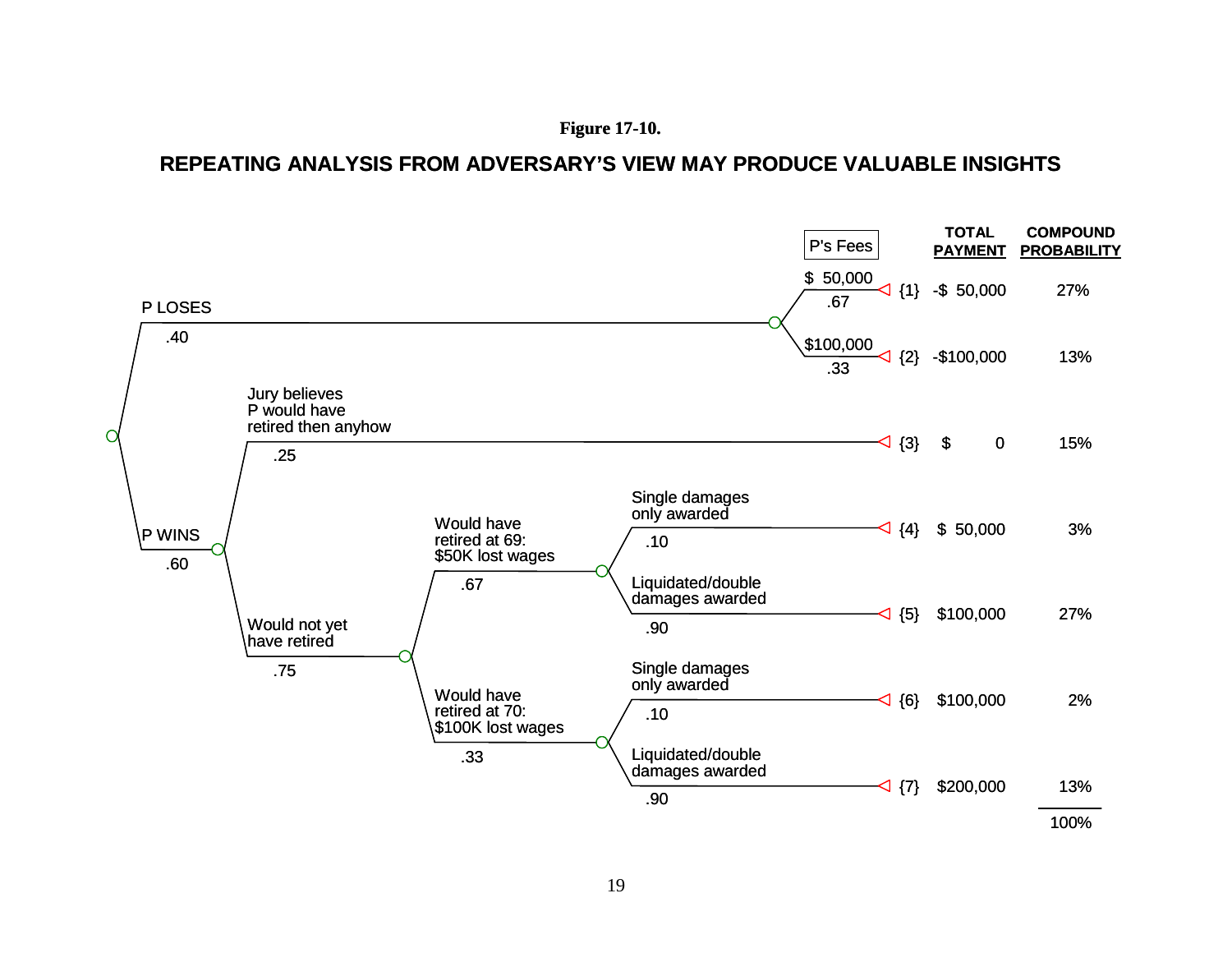#### **RISK ANALYSIS AND ADR**

#### **§ 17.14 Scope of ADR Can Be Limited**

If settlement is not possible and ADR is being considered, the parties can use the issue-by-issue, probability-by-probability focus of the decision tree from their unsuccessful settlementnegotiations to greatly limit the scope of the ADR. That is, faceto-face negotiations mig ht at least have produced agreement on the iss u es b elon ging in the tree and the probabilities of m any of them. ADR could then be limited to just those issues for which probabilities were substantially different and for which the differences caused a significant v ariation in expe cted values. T his would reduce the costs of ADR and avoid a lopsided decision.

#### **§ 17.15 Focus on Important Issues**

Many forms of ADR are highly compressed as compared t o trial. With limits on the total amount of time available, both befor e a nd during the process, and on the number of witnesses and types of evidence that can b e presented, an enormous premium exists for id e ntifying quickly those few issues and arguments that should be stressed. Sensitivit y analyses are the most reasoned way for making s uch determinations.

#### **§ 17.16 Nonbinding ADR Results**

In nonbinding ADR, the danger exists—bec ause of the tendency t o overreact to the latest information (see **§ 17.10**)—that counsel will give too muc h weight, whe n rethinking th e val ue of the case, to the conclusions reached by the neutral third party. Given all of the potential advantages of nonbinding ADR, it is wise to be cognizant of this one danger so you can protect against it. The b est way to do this is to conduct a thorough risk analysis ahead of time (with an emphasis on listing all the reasons for an *unfavorable* result on each of the issues, as discussed in § 17.2),

and to thin k about just how s urprised you would really be by various findings of the neutral. In doing so, remember that statisticians, "jury scientists," and others who try to predict the outcome of some event based on the results of a survey giv e very little weight to a *single* observation.

#### **§ 17.17 Updating Settlement Position**

As discussed in **§ 17.1**, nonbinding ADR m ay be a costeffective way of getting m ore information about the strengths and weaknesses of your case. This information should then be used by counsel and client to better assess th e risks of litigation and arriv e at a reasonable s ettlement position. If a decision tree a nalysis is performed prior t o the nonbinding ADR, it requires little effort to subsequently revise the analysis to reflect what has been learned in the ADR proceeding.

#### **§ 17.18 Choosing between Litigation and ADR**

If binding ADR is being c onte mplated, m any of the problems that prevent early negotiated settlement m ay als o keep counsel a nd/or the client from deciding to commit to binding A DR, especially at an early enough stage to have a significant costsavings potential. These problems—analyzing numerous uncertai nties and presenting a convincing recommendation to the client—are discussed in **§§ 17.4** through **17.7**. But in the same way that the exercise of performing a *litigation* risk analysis permits the attorney to formulate a s ettlement strategy, a similar risk analysis *of the ADR* can be perform ed to facilitate agreement on whether it is preferred to litigation or not. This entails reassessing all of the probabilities and dollar amounts in **Figures 17-6** and 17-7 to reflect the different trier, information, length and nature of the presentations, and costs inher ent in the ADR pro ceedings as compared to a trial after full discovery.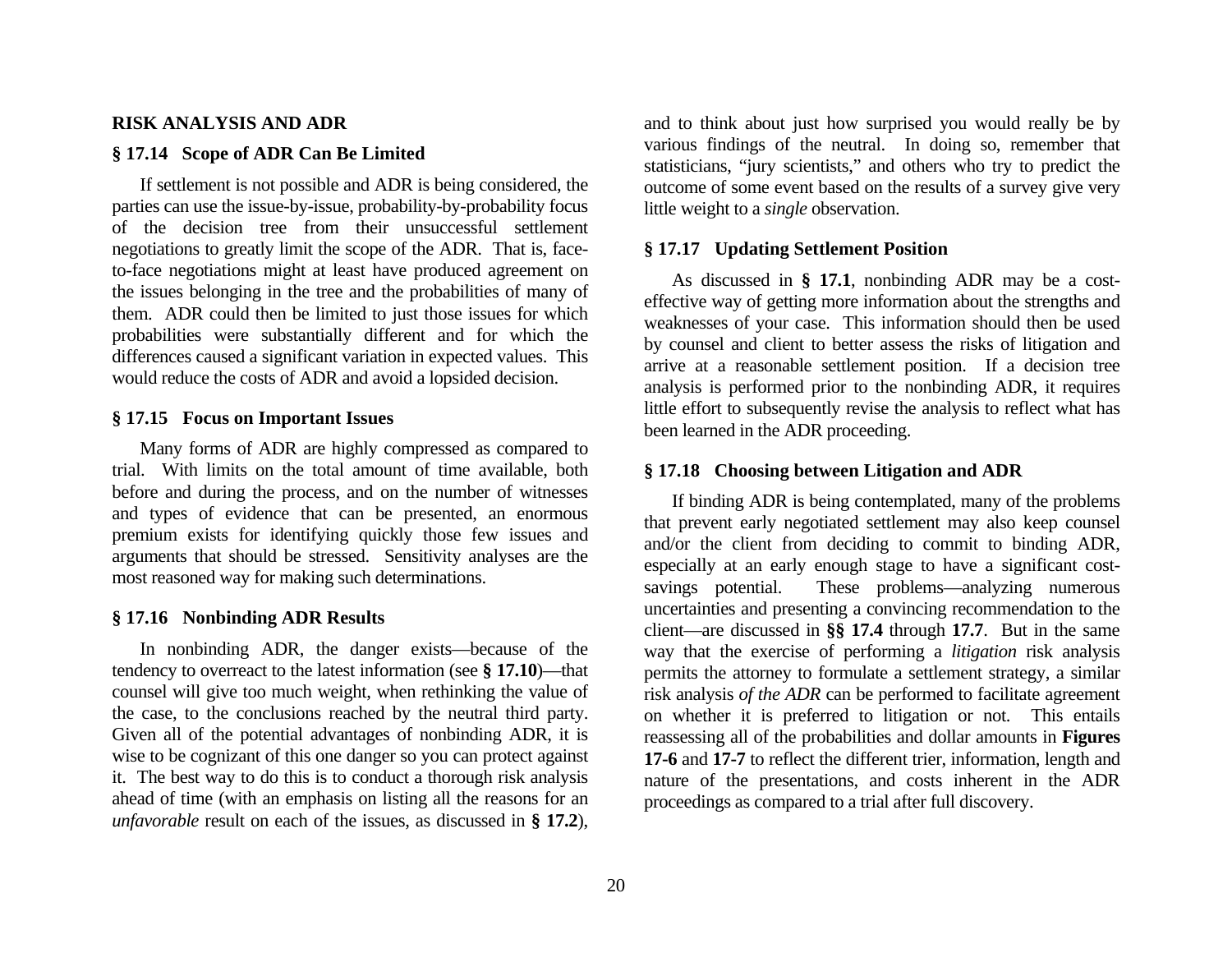For example, one might expect an arbitrator in the hypothetical constructive discharge case to be more favorable to the employer (than would a jury) on the issues of whether the conditions under which P was made to work were intolerable and whether D's actions were age-related. On the other hand, it is possible that an arbitrator is even more likely than the judge to feel that D need not have intended for P to quit in response to the demotion in order to be found liable. Also, one might reason that the ADR process will make it more difficult to develop evidence that P was planning to retire anyhow, or would have retired at 69 rather than 70. In light of such conclusions, would the overall risks of arbitrating be more or less than those of litigation? **Figures 17-12** and **17-13** show the revised probabilities and costs. A calculation of the expected value of *arbitration* produces \$100,000 as compared to the expected value of *litigation* of \$147,000 (see **§ 17.3**). The decision to commit to the arbitration is now an easy one to make, as a result of having performed the two risk analyses.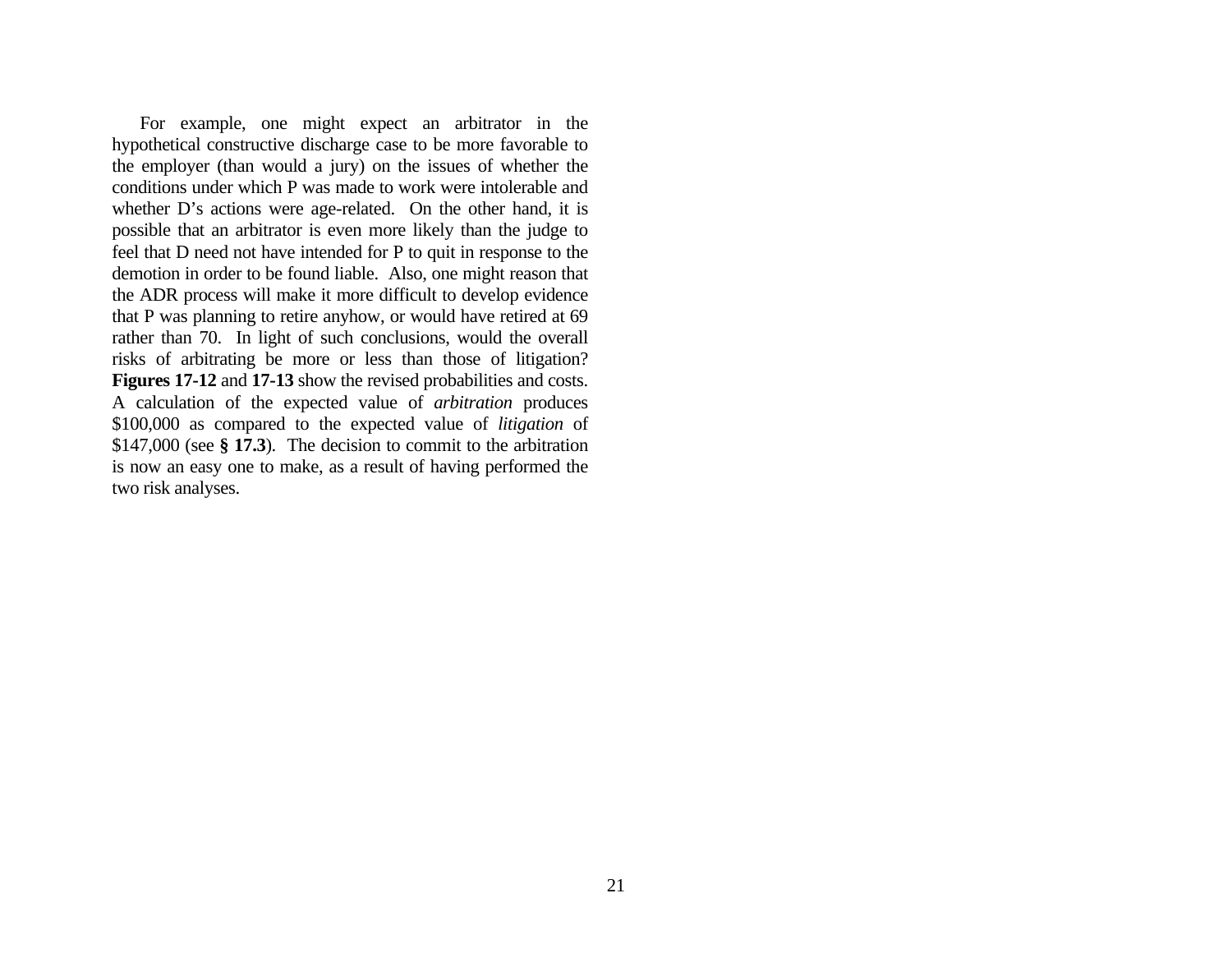#### **Figure 17-12.**

### **REEVALUATING RISKS TO SHOW DESIRABILITY OFADR IS EASY**